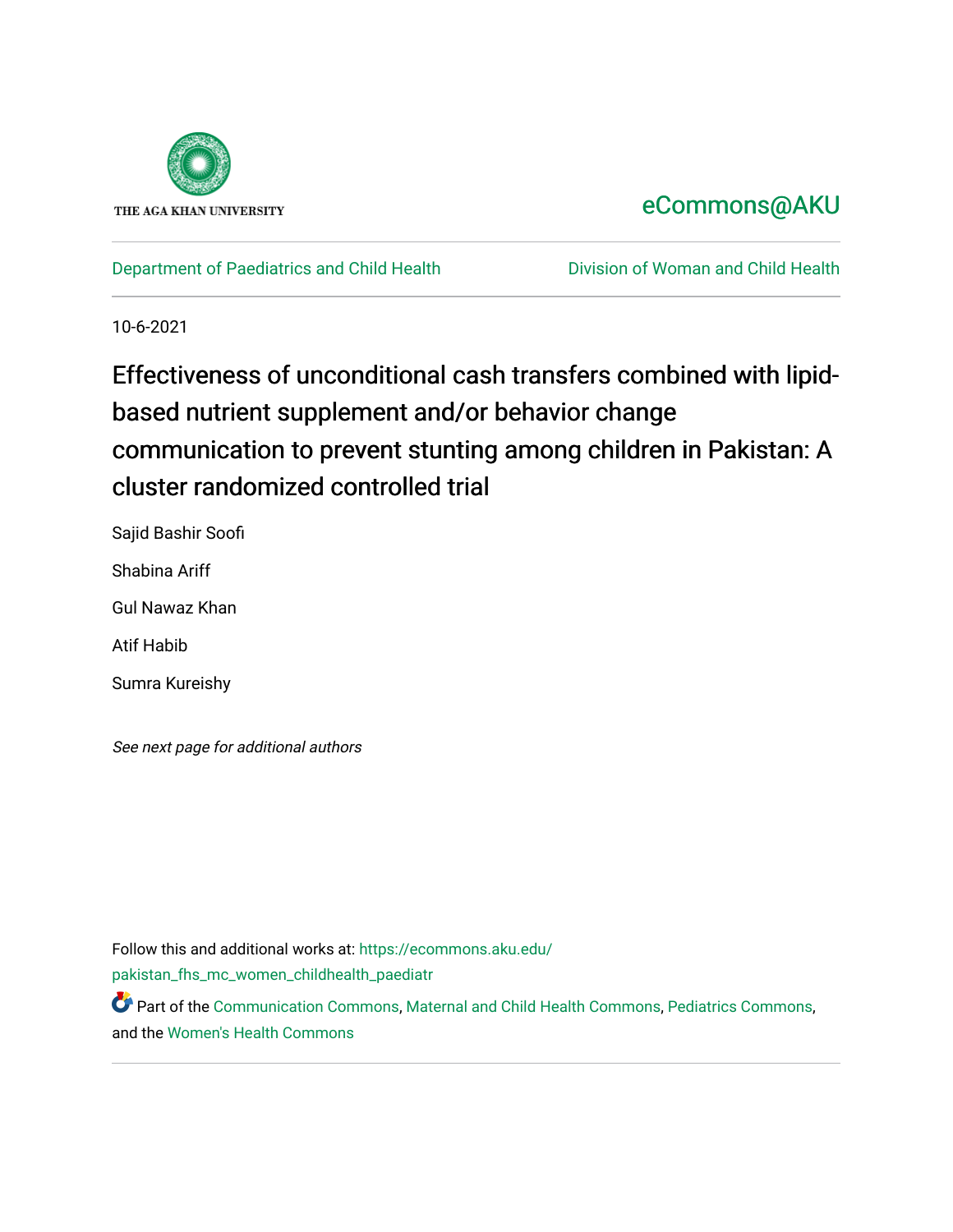### Authors

Sajid Bashir Soofi, Shabina Ariff, Gul Nawaz Khan, Atif Habib, Sumra Kureishy, Yasir Ihtesham, Masawar Hussain, Arjumand Rizvi, Muhammad Sajid, and Zulfiqar Ahmed Bhutta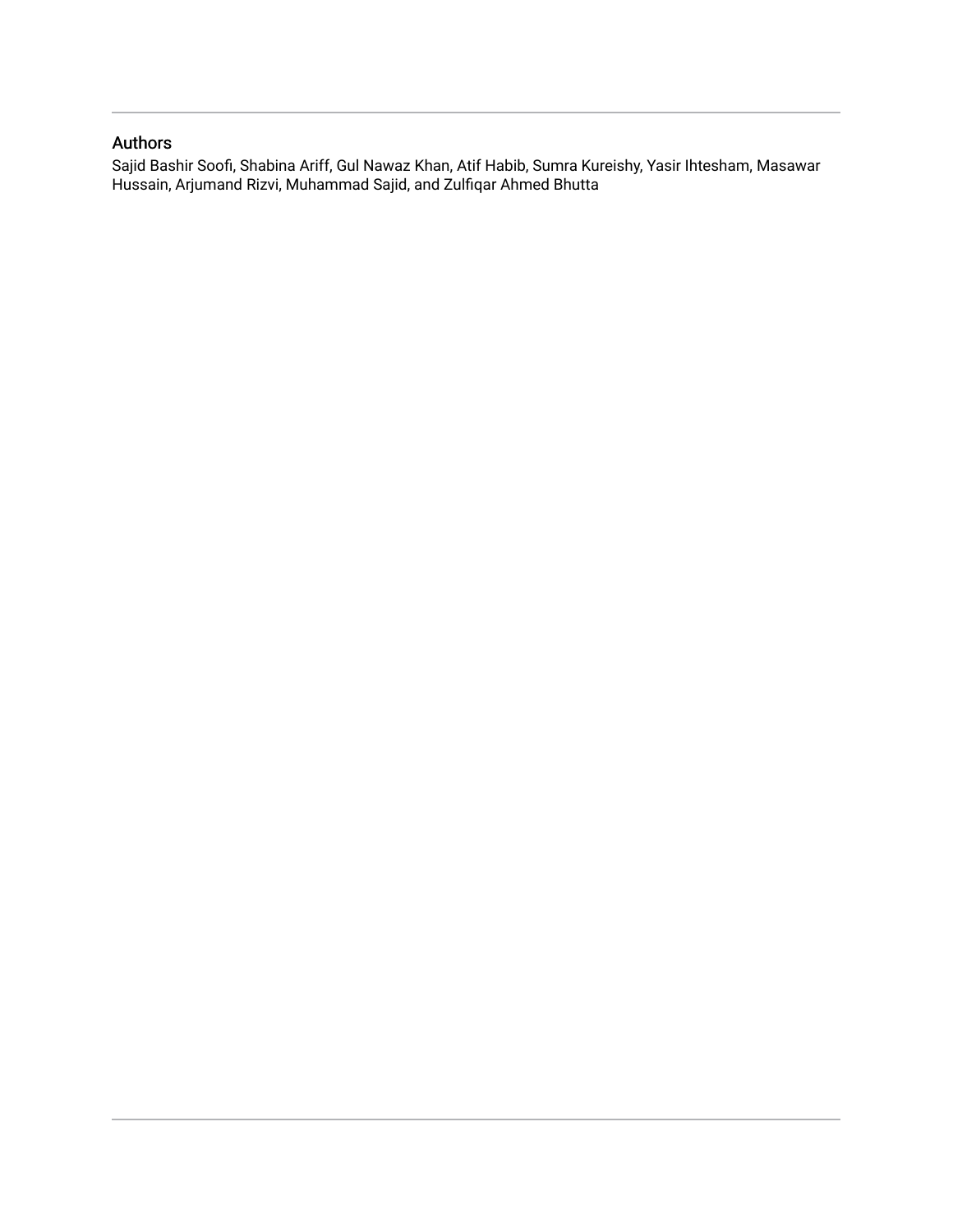**Original Research Communications**



## Effectiveness of unconditional cash transfers combined with lipid-based nutrient supplement and/or behavior change communication to prevent stunting among children in Pakistan: a cluster randomized controlled trial

Sajid Bashir Soofi,<sup>[1,](#page-2-0)[2](#page-2-1)</sup> Shabina Ariff,<sup>[1](#page-2-0)</sup> Gul Nawaz Khan,<sup>1</sup> Atif Habib,<sup>1</sup> Sumra Kureishy,<sup>[3](#page-2-2)</sup> Yasir Ihtesham,<sup>3</sup> Masawar Hussain,<sup>2</sup> *Arjumand Rizvi,[2](#page-2-1) Muhammad Sajid[,2](#page-2-1) Naveed Akbar[,4](#page-2-3) Cecilia Garzon,[3](#page-2-2) Saskia de Pee[,5](#page-2-4) and Zulfiqar A Bhutt[a2](#page-2-1)*

<span id="page-2-2"></span><span id="page-2-0"></span><sup>1</sup>Department of Paediatrics and Child Health, Aga Khan University, Karachi, Pakistan; <sup>2</sup>Centre of Excellence in Women and Child Health, Aga Khan University, Karachi, Pakistan; 3World Food Programme, Islamabad, Pakistan; 4Benazir Income Support Programme, Government of Pakistan, Islamabad, Pakistan; and 5World Food Programme, Rome, Italy

#### <span id="page-2-4"></span>**ABSTRACT**

**Background:** In Pakistan, the prevalence of stunting among children younger than 5 y has remained above WHO critical thresholds  $(\geq 30\%)$  over the past 2 decades.

**Objectives:** We hypothesized that an unconditional cash transfer (UCT) combined with lipid-based nutrient supplement (LNS) and/or social and behavior change communication (SBCC) will prevent stunting among children 6–23 mo of age.

**Methods:** This was a 4-arm, community-based cluster randomized controlled trial conducted in the district of Rahim Yar Khan, Pakistan. A total of 1729 children (UCT,  $n = 434$ ; UCT + SBCC,  $n = 433$ ;  $UCT + LNS$ ,  $n = 430$ ; and  $UCT + LNS + SBCC$ ,  $n = 432$ ) were enrolled at 6 mo of age and measured monthly for 18 mo until the age of 24 mo.

**Results:** At 24 mo of age, children who received UCT + LNS [rate ratio (RR): 0.85; 95% CI: 0.74, 0.97; *P* = 0.015) and  $UCT + LNS + SBCC$  (RR: 0.86; 95% CI: 0.77, 0.96;  $P = 0.007$ ) had a significantly lower risk of being stunted compared with the UCT arm. No significant difference was noted among children who received UCT + SBCC (RR: 1.03; 95% CI: 0.91, 1.16; *P* = 0.675) in the risk of being stunted compared with the UCT arm. The pooled prevalence of stunting among children aged 6–23 mo was 41.7%, 44.8%, 38.5%, and 39.3% in UCT, UCT + SBCC, UCT + LNS, and  $UCT + LNS + SBCC$ , respectively. In pairwise comparisons, a significant impact on stunting among children in  $UCT + LNS$  $(P = 0.029)$  and UCT + LNS + SBCC  $(P = < 0.001)$  was noted compared with the UCT arm.

**Conclusions:** UCT combined with LNS and UCT + LNS + SBCC were effective in reducing the prevalence of stunting among children aged  $6-23$  mo in marginalized populations. UCT  $+$  SBCC was not effective in reducing the child stunting prevalence. This trial was registered at clinicaltrials.gov as NCT03299218. *Am J Clin Nutr* 2021;00:1–11.

<span id="page-2-3"></span><span id="page-2-1"></span>**Keywords:** stunting, unconditional cash transfer, lipid-based nutrient supplement, social and behavior change communication, children

#### **Introduction**

Child stunting is the devastating result of poor nutrition during the first 1000 d of life [\(1\)](#page-11-0). Children with stunting have a higher risk of morbidity, mortality, short height as adults, reduced cognition, and poor school performance and earn less as adults, which contributes to an intergenerational cycle of malnutrition and poverty  $(2-8)$ . Worldwide, around 149 million children younger than 5 y were stunted in 2020, and more than half of these children live in Asia  $(1)$ .

In Pakistan, the child stunting prevalence has remained above WHO critical thresholds ( $\geq$ 30%; very high) over the past 2 decades. In 2018, stunting prevalence was 40%, highest among

Received February 12, 2021. Accepted for publication October 1, 2021. First published online 0, 2021; doi: https://doi.org/10.1093/ajcn/nqab341.

Funding was provided by the Federal Ministry for Economic Cooperation and Development (BMZ) through the World Food Programme, Pakistan (PAK/2016/038).

Address correspondence to SBS (e-mail: [sajid.soofi@aku.edu\)](mailto:sajid.soofi@aku.edu).

Abbreviations used: BISP, Benazir Income Support Programme; IRM-NCH&NP, Integrated, Reproductive, Maternal, Newborn, Child Health & Nutrition Programme; IYCF, infant and young child feeding; LAZ, LAZ, length-for-age *z* score; LHS, lady health supervisor; LHW, lady health worker; LNS, lipid-based nutrient supplement; LNS-MQ, lipid-based nutrient supplement–medium quantity; RR, rate ratio; SBCC, social and behavior change communication; UCT, unconditional cash transfer; WASH, water, sanitation, and hygiene; WAZ, weight-for-age *z* score; WLZ, weight-forlength *z* score.

*Am J Clin Nutr* 2021;00:1–11. Printed in USA. © The Author(s) 2021. Published by Oxford University Press on behalf of the American Society for Nutrition. This is an Open Access article distributed under the terms of the Creative Commons Attribution License [\(https://creativecommons.org/licenses/by/4.0/\)](https://creativecommons.org/licenses/by/4.0/), which permits unrestricted reuse, distribution, and reproduction in any medium, provided the original work is properly cited. 1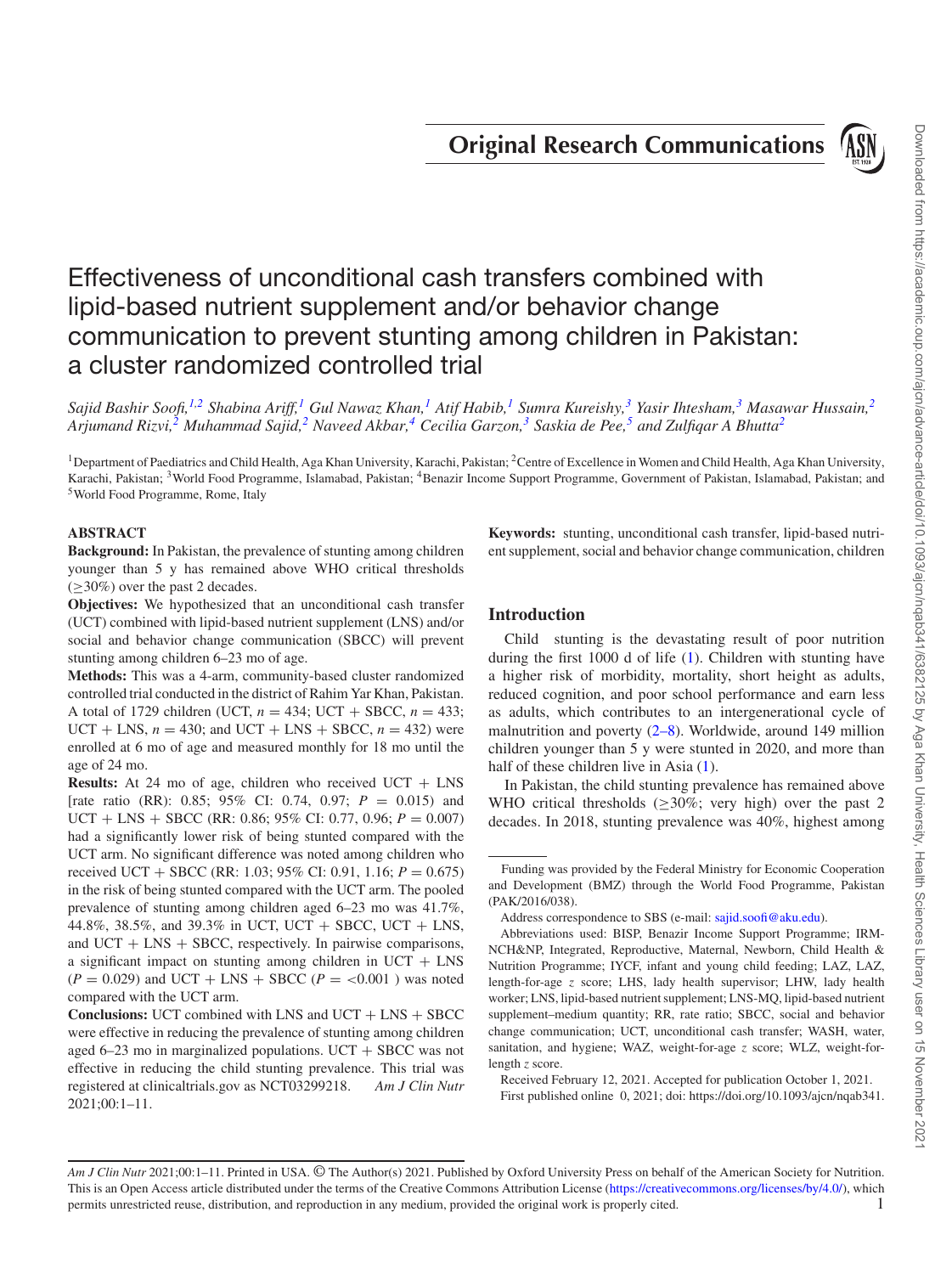children living in rural areas (43%) and in the lowest wealth quintile (51%) of the national population [\(9\)](#page-11-2). With half of the nation's population living in Punjab, the province reported one of the highest prevalences of stunting, especially among children living in the poorest households (47% in the lowest wealth quintile) [\(9\)](#page-11-2). Once further disaggregated by divisions, the highest rate of stunting and poverty was noted in district Rahim Yar Khan, where 2 of 5 children younger than 5 y were stunted and from households in the lowest wealth quintile [\(9\)](#page-11-2).

Cash transfers are well-recognized interventions to improve maternal and child nutrition by addressing household poverty and reducing social vulnerability. Several studies have reported that cash transfer programs appear to be an effective approach to increase the uptake of preventive health care services, improve household food consumption and dietary diversity, reduce childhood mortality, and improve child health and development outcomes, including a significant reduction in low birth weight, child stunting, and wasting [\(10–16\)](#page-11-3).

One of the key interventions to enhance nutrition knowledge and promote healthy dietary practices is social and behavioral change communication (SBCC) [\(17,](#page-11-4) [18\)](#page-12-0). Recent evidence on SBCC interventions has found improvements in infant and young child feeding (IYCF) practices in several developing countries [\(18–22\)](#page-12-0), although the impact of SBCC on IYCF and child growth is mixed, depending on the study design, duration of intervention, and study setting [\(18–22\)](#page-12-0).

A lipid-based nutrient supplement (LNS) was initially developed for the prevention of malnutrition among 6- to 23-mo-old children and treatment of moderate malnutrition among children aged 6–59 mo [\(23\)](#page-12-1). Previous studies have shown mixed effects on the incidence of stunting and wasting, as well as the mean change in weight for height, weight gain, height for age, and height gain [\(24–32\)](#page-12-2). These mixed results may be due to differences in targeting different age group children and nutritional status, using different types and quantities of nutritional supplements, and implementation in different settings.

Building on existing evidence, we aimed to test our hypotheses that unconditional cash transfers combined with LNS–medium quantity (LNS-MQ) and/or SBCC provided to children aged 6– 24 mo, for a duration of 18 mo, could prevent stunting by 24 mo of age.

#### **Methods**

#### **Study design**

A community-based cluster randomized controlled trial with 4 arms was conducted in district Rahim Yar Khan, Pakistan. The district is in the southern part of Punjab province, and the total area of the district is  $11,880 \text{ km}^2$ . The district comprises 4 tehsils and 122 union councils with a registered population of 4.8 million in 2018. The overall literacy rate is 50% (41% females and 58% males) aged 15–49 y. Around 13% of the population has access to improved sources of drinking water (piped water), 75.6% have access to improved sanitation, and 90.6% have access to electricity. Only 7.8% of households own agricultural land and 56% own livestock [\(33,](#page-12-3) [34\)](#page-12-4). Informed consent was obtained from all parents or caregivers prior to the recruitment in the study, data collection, and anthropometric measurements. The Ethics Review Committee of Aga Khan University and the National Bioethics Committee of Pakistan have approved the study for human subject research.

#### **Participants**

Children at 6 mo of age, living in poorest households in the lowest wealth quintile (poverty score of  $\leq 16.17$ ), were eligible to participate in the study. Eligible households and children were identified through the World Bank's Poverty Scorecard and Benazir Income Support Programme's (BISP's) beneficiary registry. The Poverty Scorecard, ranging from 0 to 100, was developed using a proxy mean test based on the National Socio-Economic Registry data. The data include household demographics; head of household characteristics; housing size, structure, and quality; access to and type of toilet facilities; child status; and ownership of agricultural land and livestock. Households with a poverty score of 0.00–16.17 are registered as BISP beneficiary households. Lady health worker (LHW) registers and BISP beneficiary committees were used to identify the presence of eligible children among BISP beneficiary households. Children with severe acute malnutrition and/or chronic illnesses were not enrolled in the study but were referred to the nearest health facility for treatment. Once enrolled, monthly follow-up visits were conducted for data collection (from 7 to 24 mo of age) across the study arms. Enrollment and monthly follow-ups were conducted from May 2017 to July 2019.

#### **Randomization and blinding**

We used the existing LHW catchment area as the unit of randomization to deliver the intervention package. LHWs are working under the Integrated, Reproductive, Maternal, Newborn, Child Health & Nutrition Programme (IRMNCH&NP), funded and implemented by the Government of Punjab, Pakistan. Each LHW serves a population of 1000–1500 or  $\sim$ 200 households. Before randomization, we arbitrarily chose 3 tehsils (Rahim Yar Khan, Sadiq Abad, and Khan Pur) within southern Punjab, taking distance and travel time into consideration, to ensure safe, efficient, and effective data collection by the research team. A 2 stage stratified random sampling strategy was used to minimize the risk of contamination among the study arms. In the first stage, probability proportional to size was used to select union councils with a higher probability of LHW coverage proportionate to population size (larger LHW catchment areas). To compensate for the first stage, second-stage sampling was used to ensure equal probability of selecting LHW catchment areas and identifying an equal number of eligible children per LHW catchment area or clusters. Of the 1600 LHW catchment areas or clusters identified, a total of 200 clusters were randomly selected and assigned into 1 of 4 study arms. Each study arm was assigned 50 clusters. Randomization was conducted by an independent statistician who was not involved in the study. The blinding of study participants and study arms was not possible from data collection teams and investigators as they were responsible for supervising the provision of LNS-MQ and SBCC sessions. However, data analysts remained blinded to study participants and study arms until the final data analysis was completed.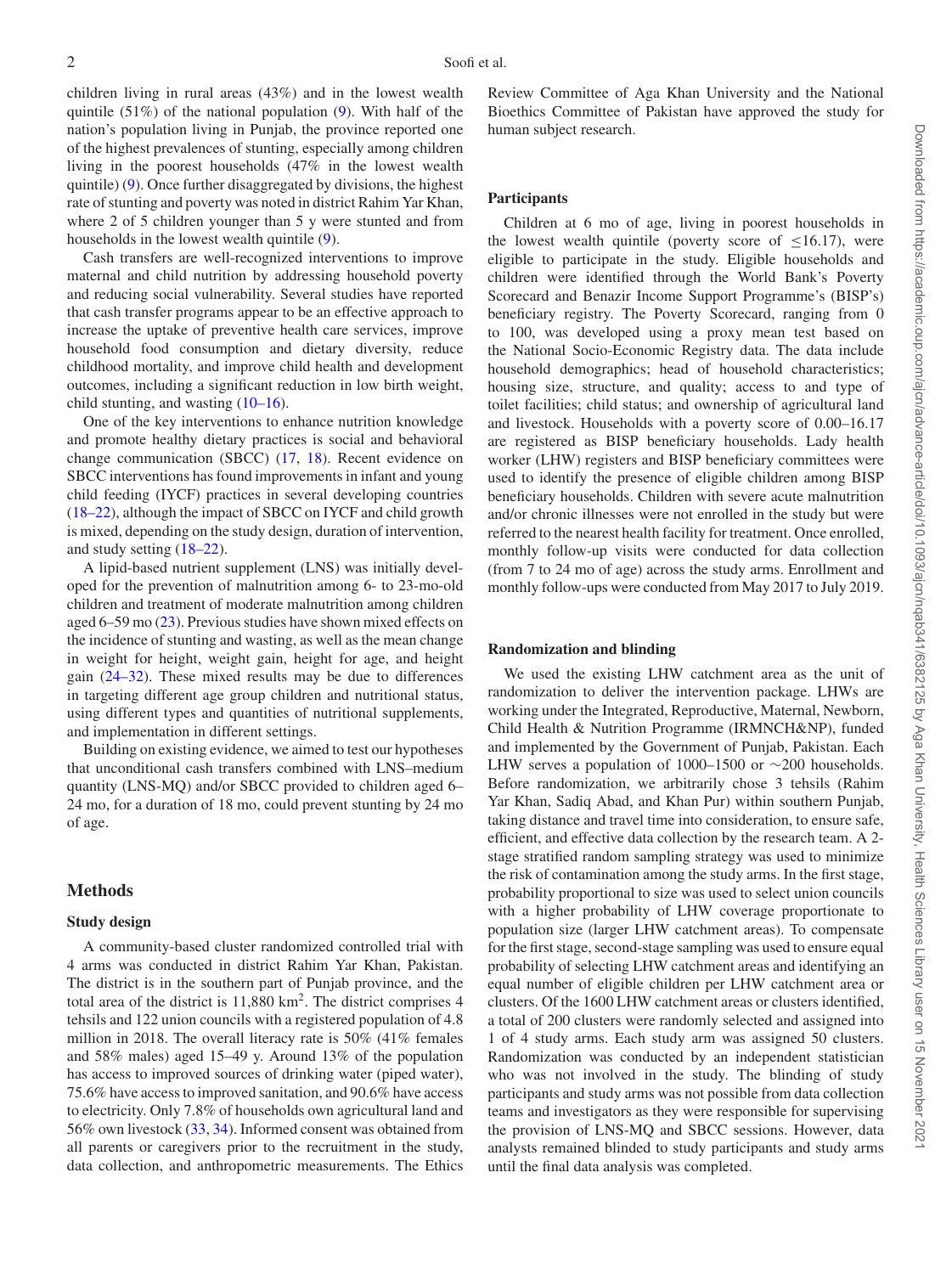#### **Intervention**

The intervention packages included an unconditional cash transfer (arm 1: UCT), a UCT combined with LNS (arm 2: UCT + LNS), a UCT combined with SBCC (arm 3: UCT + SBCC), and a UCT combined with SBCC and LNS (arm 4:  $UCT + SBCC + LNS$ ). All 4 intervention arms received 5000 Pakistani rupees or US\$32 on a quarterly basis through BISP distribution points after biometric verification.

In the  $UCT + LNS$  arm, in addition to the quarterly UCT, a locally produced LNS in medium quantity (called Wawamum) was provided to children from 6 to 24 mo of age by the data collection team. Each enrolled child received 30 sachets of LNS on a monthly basis for 18 mo from 6 to 24 mo of age. Further details on the intervention packages and nutritional content of the LNS-MQ are reported elsewhere  $(35)$ .

The SBCC package was designed based on formative research conducted by the research team. The formative research was based on social cognitive theory, principles of social marketing, and an integrated behavioral model. The package was implemented to inform and promote healthy behaviors among mothers and children, especially on maternal nutrition, IYCF practices, use of LNS, and water, sanitation, and hygiene (WASH). LHWs were responsible for delivering the SBCC messages during their routine monthly household visits and quarterly community sessions using a picture booklet. LHWs were provided with an intensive 2-d training on SBCC, focused on communication skills, introduction of complementary feeding, and child dietary diversity. A 1-d annual refresher training was also provided to the LHWs during the study period. A total of 18 individual household sessions and 6 community sessions on healthy behaviors were provided to all mothers, caregivers of the enrolled children, and community members.

In the LNS  $+$  SBCC arm, the enrolled children received a daily sachet of LNS, whereas their mothers or caregivers were provided with the SBCC sessions. In the  $UCT + LNS + SBCC$ arm, enrolled children and their mothers or caregivers received the complete package of interventions.

#### **Procedures**

We hired 6 data collection teams locally from the study district. One data collection team consisted of 2 female data collectors with a minimum educational qualification of 12 y and 1 male team leader with a minimum educational qualification of 14 y. The study teams received a 5-d hands-on training on study objectives, methodology, questionnaires, interviewing techniques, anthropometry, hemoglobin testing, and research ethics. Initially all questionnaires were developed in English and translated into Urdu and then translated back into English by an independent person. These questionnaires were pretested in the field before the data collection. The Android Studio was used to develop a data collection application and a secure storage database on MySQL Workbench. Data collection teams collected data on tablets from mothers of enrolled children from 6 to 24 mo of age. Data on sociodemographics, anthropometry, IYCF practices, child health, WASH, access to health services, existing interventions, and household food consumption practices were collected at the time of recruitment. Data on the child's length and weight, child morbidity and mortality, health-seeking behaviors,

adherence to intervention, and IYCF practices were collected during monthly follow-up visits.

#### **Outcomes**

The primary study outcome was to reduce the prevalence of stunting among children at the age of 24 mo. Secondary outcomes included reduction in the prevalence of wasting and underweight among children at 24 mo of age [\(34\)](#page-12-4).

#### **Sample size calculations**

A sample size of 400 children per arm was estimated based on 45% baseline stunting prevalence in district Rahim Yar Khan to detect a 20% difference (power of 0.80,  $\alpha$  of 0.05, and intracluster correlation of 0.0008) in the prevalence of stunting among children at the age of 24 mo [\(34,](#page-12-4) [36\)](#page-12-6). The prevalence of stunting is assumed to be in the range of  $\pm 5\%$ . The CV was calculated using the range, whereas the intracluster correlation coefficients were derived from the CV formula [\(37,](#page-12-7) [38\)](#page-12-8).

#### **Statistical analysis**

Study intervention was the primary exposure, modeled as a 4 level categorical variable. The *z* scores at 6, 12, 18, and 24 mo for weight for age, length for age, and weight for length were established using WHO growth standards. Stunting, wasting, and underweight were defined as length-for-age *z* score (LAZ) of <-2 SD, weight-for-length *z* score (WLZ) of  $\lt$  -2 SD, and weight-forage *z* score (WAZ) of <–2 SD, respectively.

This study was geographically clustered, prior to modeling baseline characteristics at the age of 6 mo, by analyzing differences in means and proportions among the study arms using the  $\chi^2$  test for proportions and ANOVA for continuous variables. The multivariable analysis, performed by adjusting the effect of baseline covariates, was found to differ across arms. Mean anthropometric measurements and *z* scores were reported at 6, 12, 18, and 24 mo and compared using linear regression [\(34\)](#page-12-4).

Adjusted prevalence and rate ratios (RRs) with corresponding 95% CIs and *P* values were obtained from a generalized linear model using a log link and binomial distribution. When the log binomial model did not converge, a Poisson distribution with link(log) was used. The estimates were reported at 6, 12, 18, and 24 mo. Analysis was adjusted for sex, BISP poverty score, and respective malnutrition status at initiation of study (i.e., 6 mo). An additional pooled regression analysis was obtained to see the combined effect of intervention groups on primary outcomes adjusted for age and sex of the child. All possible pairs of intervention were tested using the regression postestimation "test" command. All analyses accounted for the clustering effect and were performed with Stata statistical software (version 16; StataCorp LLC). Analysis was conducted by intention to treat.

#### **Results**

#### **Participant characteristics**

A total of 1729 children were enrolled from May 26, 2017, to January 31, 2018. There was >95% retention across the 4 study arms. Fifty-four (3.1%) children were lost to follow-up: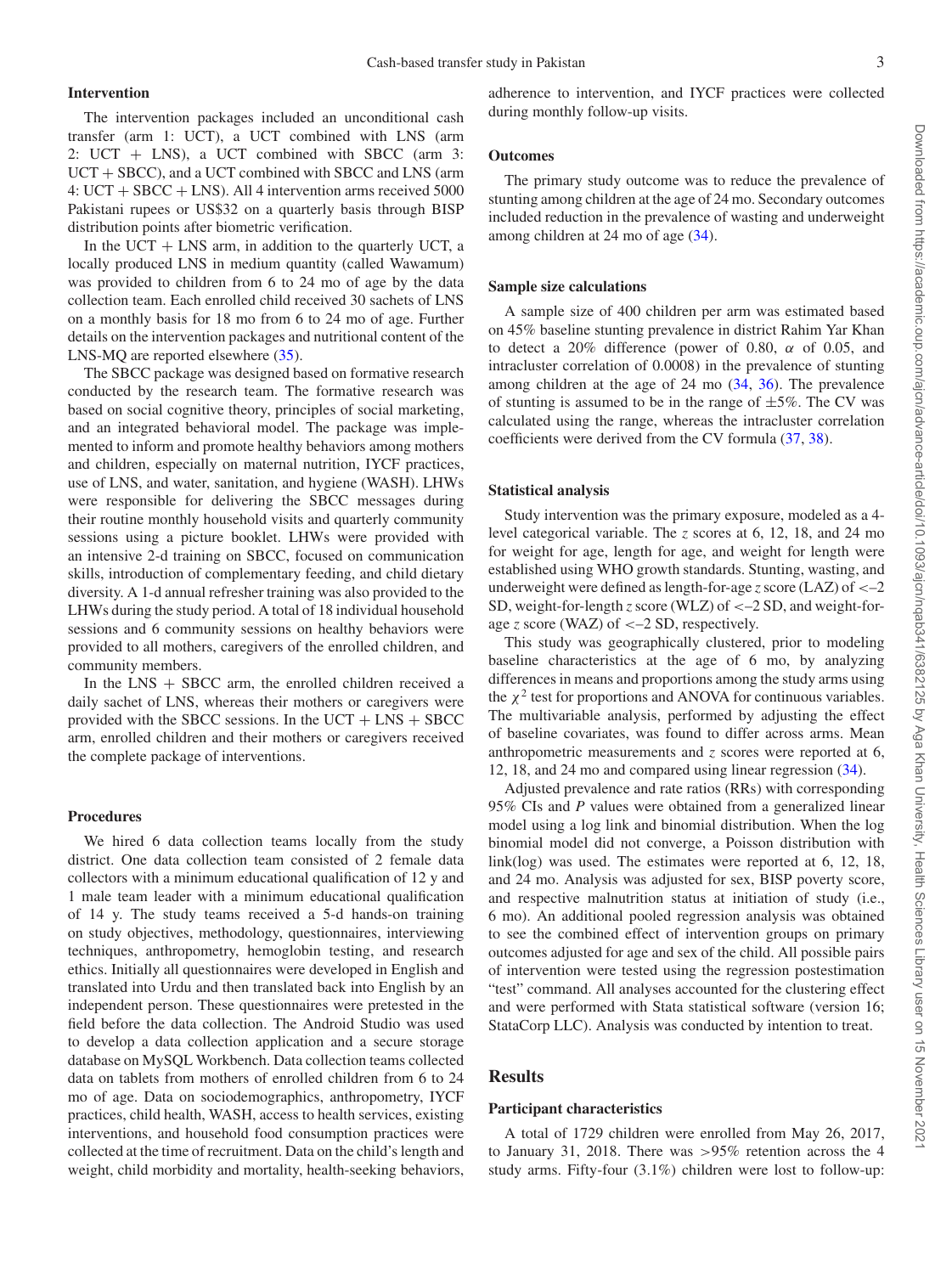<span id="page-5-0"></span>

**FIGURE 1** Trial profile. LNS, lipid-based nutrient supplement; SBCC, social and behavior change communication; UCT, unconditional cash transfer.

27 (1.5%) migrated out of the study area, 20 (1.2%) died before 24 mo of age, and 7 (0.4%) refused to participate in the study (**[Figure 1](#page-5-0)**).

At baseline, all study arms had similar characteristics related to household size; access to an improved source of drinking water and sanitation; fuel for cooking; mean age of mothers; occupation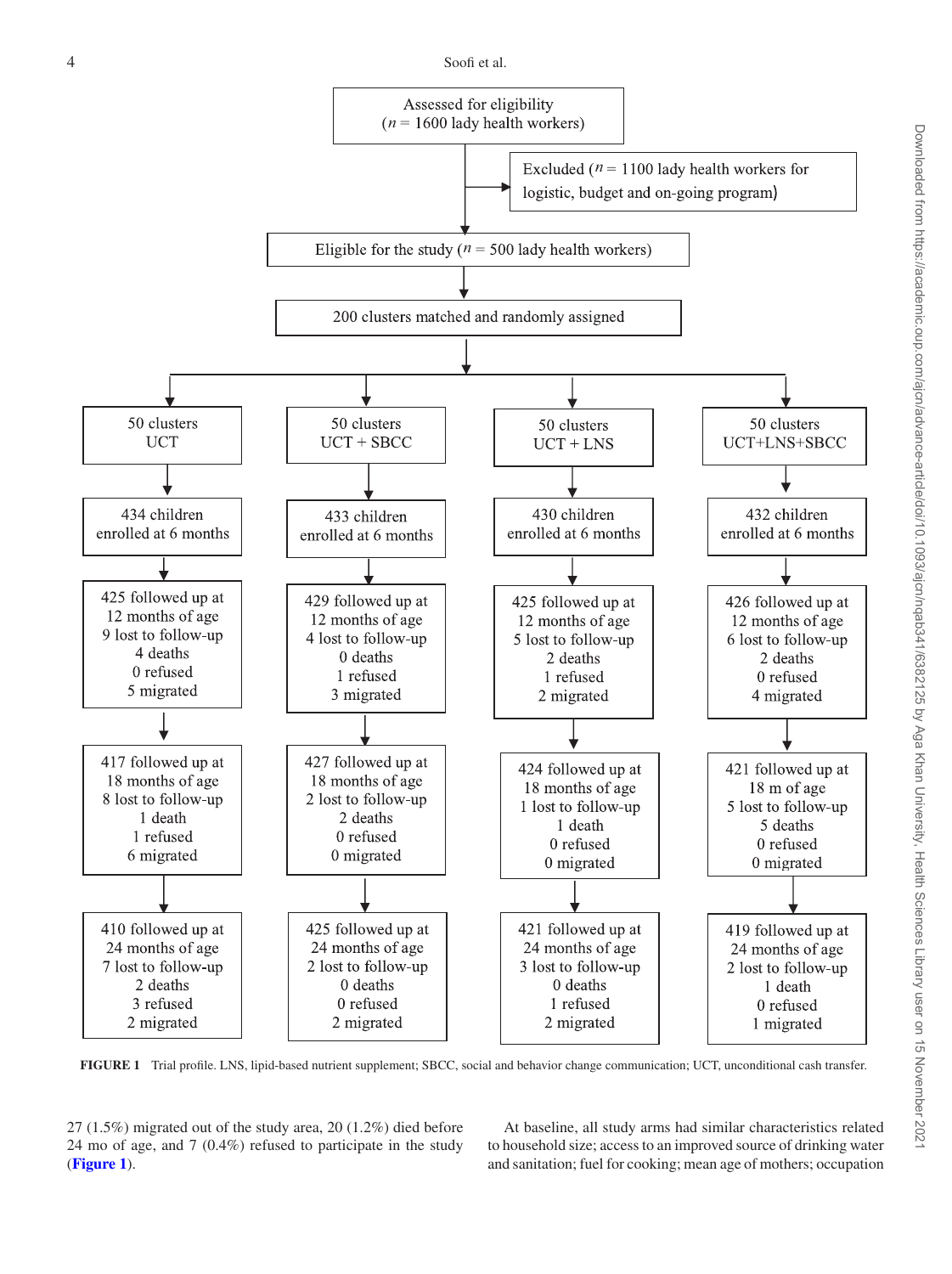<span id="page-6-1"></span>

|  | <b>TABLE 1</b> Baseline characteristics of households, mothers, and children by study arms <sup>1</sup> |  |
|--|---------------------------------------------------------------------------------------------------------|--|
|--|---------------------------------------------------------------------------------------------------------|--|

|                              | <b>UCT</b>       | $UCT + SBCC$     | $UCT + LNS$      | $UCT + SBCC + LNS$ |
|------------------------------|------------------|------------------|------------------|--------------------|
| Variable                     | $(n = 434)$      | $(n = 433)$      | $(n = 430)$      | $(n = 432)$        |
| Household size               | $7.7 \pm 2.5$    | $7.5 \pm 2.5$    | $7.9 \pm 2.5$    | $7.7 \pm 2.5$      |
| <b>BISP</b> poverty score    | $11.32 \pm 0.67$ | $12.47 \pm 0.67$ | $11.00 \pm 0.66$ | $11.55 \pm 0.66$   |
| Mother age, y                | $28.7 \pm 7.8$   | $31.0 \pm 7.8$   | $28.6 \pm 7.8$   | $29.6 \pm 7.8$     |
| Mother years of schooling    | $1.5 \pm 3.7$    | $0.9 \pm 3.7$    | $1.4 \pm 3.7$    | $1.0 \pm 3.7$      |
| Total pregnancies            | $4.2 \pm 2.6$    | $4.4 \pm 2.6$    | $4.0 \pm 2.6$    | $4.2 \pm 2.6$      |
| Mother BMI, $\text{kg/m}^2$  | $22.4 \pm 3.7$   | $21.7 \pm 3.8$   | $22.0 \pm 3.8$   | $22.0 \pm 3.8$     |
| Mother height, cm            | $154.2 \pm 6.3$  | $155.2 \pm 6.4$  | $154.1 \pm 6.4$  | $153.3 \pm 6.4$    |
| Father years of schooling    | $2.9 \pm 4.3$    | $3.1 \pm 4.3$    | $3.0 \pm 4.3$    | $2.8 \pm 4.3$      |
| Father height, cm            | $164.6 \pm 6.4$  | $165.0 \pm 6.6$  | $167.0 \pm 6.6$  | $167.6 \pm 6.5$    |
| Child age, mo                | $6.2 \pm 0.3$    | $6.3 \pm 0.3$    | $6.3 \pm 0.3$    | $6.2 \pm 0.3$      |
| Child length, cm             | $64.4 \pm 2.8$   | $64.5 \pm 2.7$   | $64.1 \pm 2.7$   | $63.9 \pm 2.7$     |
| Child weight, kg             | $6.7 \pm 1.3$    | $6.7 \pm 1.3$    | $6.7 \pm 1.3$    | $6.7 \pm 1.3$      |
| Improved water               | 424 (97.7)       | 433 (100.0)      | 418 (97.2)       | 418 (96.8)         |
| Improved sanitation facility | 313(72.1)        | 254(58.7)        | 323(75.1)        | 175(40.5)          |
| Wood as fuel for cooking     | 355 (81.8)       | 270 (62.4)       | 278 (64.7)       | 360(83.3)          |
| Mother's occupation          |                  |                  |                  |                    |
| Housewife                    | 392 (90.3)       | 429 (99.1)       | 381 (88.6)       | 421 (97.4)         |
| Working woman                | 42(9.7)          | 4(0.9)           | 49(11.4)         | 11(2.5)            |
| <b>BMI</b> of mother         |                  |                  |                  |                    |
| Underweight $(< 18.5)$       | 74(18.3)         | 87 (20.5)        | 83 (19.6)        | 78 (18.7)          |
| Normal (18.5–24.9)           | 232(57.3)        | 254 (59.9)       | 242 (57.2)       | 249 (59.7)         |
| Overweight (25-29.9)         | 72(17.8)         | 66 (15.6)        | 73(17.3)         | 70(16.8)           |
| Obese $(\geq 30)$            | 27(6.7)          | 17(4.0)          | 25(5.9)          | 20(4.8)            |
| Child sex                    |                  |                  |                  |                    |
| Male                         | 240(55.3)        | 224(51.7)        | 226(52.6)        | 225(52.1)          |
| Female                       | 194 (44.7)       | 209(48.3)        | 204 (47.4)       | 207(47.9)          |
| Stunted                      | 108(24.9)        | 115(26.6)        | 120(27.9)        | 115(26.8)          |
| Underweight                  | 103(23.8)        | 113(26.1)        | 111(25.9)        | 108(25.1)          |
| Wasted                       | 54(12.5)         | 53(12.2)         | 55(12.8)         | 52(12.1)           |
| Ever breastfed               | 434 (100.0)      | 433 (100.0)      | 430 (100.0)      | 432 (100.0)        |
| Breastfeeding at 6 mo        | 402(92.6)        | 398 (91.9)       | 396 (92.1)       | 379 (87.7)         |
| All vaccination by 6 mo      | 407 (93.8)       | 362 (83.6)       | 406 (94.4)       | 397 (91.9)         |
| Illness during last 2 wk     |                  |                  |                  |                    |
| High-grade fever             | 337 (77.7)       | 307 (70.9)       | 240 (55.8)       | 225(52.1)          |
| Diarrhea                     | 248(57.1)        | 169(39.0)        | 167(38.8)        | 90(20.8)           |
| ARI                          | 224(51.6)        | 91(21.0)         | 102(23.7)        | 12(2.8)            |

<span id="page-6-0"></span><sup>1</sup>Proportions and means are accounted for clustering. Values are presented as mean  $\pm$  SD or *n* (%). ARI, acute respiratory infection;; BISP, Benazir Income Support Programme; LNS, lipid-based nutrient supplement; SBCC, social and behavior change communication; UCT, unconditional cash transfer.

of mothers; prevalence of underweight among mothers; parental education; child's sex and mean age; prevalence of stunting, wasting, and underweight; vaccination coverage; and breastfeeding rates among enrolled children (**[Table 1](#page-6-1)**).

#### **Child growth status**

**[Table 2](#page-7-0)** shows the growth trends in children at 6, 12, 18, and 24 mo of age, including anthropometric measurements such as length, weight, WAZ, LAZ, and WLZ. Pairwise tests indicated that there was no significant difference in length at any point between the study arms, except in the  $UCT + SBCC$ arm compared with the UCT  $+$  LNS  $+$  SBCC arm at 6 mo of age  $(P = 0.015)$ . At 24 mo of age, the mean weight was found to be significantly different between the UCT arm and the UCT + SBCC arm  $(P = 0.025)$ , the UCT arm and the  $UCT + LNS + SBCC$  arm ( $P = 0.001$ ), and the UCT + LNS arm and the UCT + LNS + SBCC arm  $(P = 0.039)$ . Similarly, mean WAZ at 24 mo had a significant difference between the UCT arm and the UCT + SBCC arm  $(P = 0.046)$ , the UCT arm and the  $UCT + LNS + SBCC$  arm ( $P = 0.001$ ), and the UCT + LNS arm and the UCT + LNS + SBCC arm  $(P = 0.031)$ . There were no significant differences observed in the mean LAZ between the study arms at 6, 12, 18, and 24 mo of age. At 24 mo of age, a significant difference was noted in the mean WLZ between the UCT arm and the UCT + SBCC arm  $(P = 0.013)$ , the UCT arm and the UCT + LNS arm  $(P = 0.040)$ , the UCT arm and the  $UCT + LNS + SBCC$  arm ( $P = <0.001$ ), and the UCT + LNS arm and the UCT + LNS + SBCC arm  $(P = 0.024)$ .

#### **Primary outcome**

At 24 mo of age, children enrolled in the UCT  $+$  LNS arm (RR, 0.85; 95% CI: 0.74, 0.97; *P* = 0.015) and the UCT + LNS + SBCC arm (RR, 0.86; 95% CI: 0.77, 0.96;  $P = 0.007$ ) had a significantly lower risk of being stunted compared with the UCT-only arm. There was no significant difference noted among children enrolled in the  $UCT + SBCC$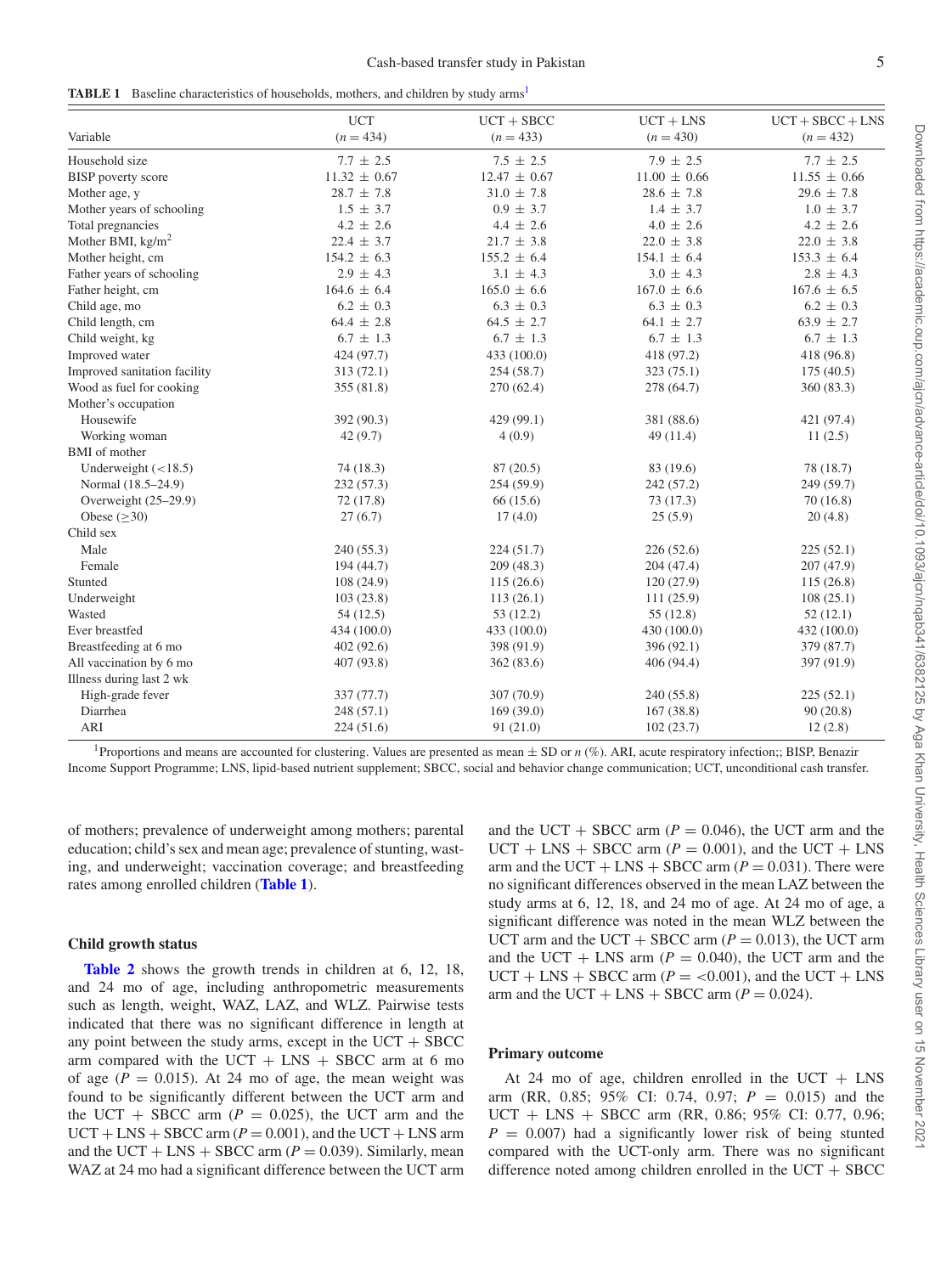|                        | TABLE 2 Anthropometric measurements in children at 6, 12, 18, an |                                                                                                                                                                                                                                                                                                                 | $d$ 24 mo of age <sup>1</sup>   |                                 |         |                |         |                                             |         |                         |
|------------------------|------------------------------------------------------------------|-----------------------------------------------------------------------------------------------------------------------------------------------------------------------------------------------------------------------------------------------------------------------------------------------------------------|---------------------------------|---------------------------------|---------|----------------|---------|---------------------------------------------|---------|-------------------------|
|                        |                                                                  | Mean $\pm$ SD (95% CI)                                                                                                                                                                                                                                                                                          |                                 |                                 |         |                |         | P values (pairwise comparison) <sup>2</sup> |         |                         |
| Variables              | UCT(A)                                                           | $UCT + SBCC(B)$                                                                                                                                                                                                                                                                                                 | $UCT + LNS$ (C)                 | $UCT + LNS + SBCCD$             | A vs. B | A vs. C        | A vs. D | vs. C<br>$\overline{\mathbf{r}}$            | B vs. D | $C$ vs. $D$             |
| Length, cm             |                                                                  |                                                                                                                                                                                                                                                                                                                 |                                 |                                 |         |                |         |                                             |         |                         |
| $6 \text{ mo}$         | 64.37 $\pm$ 2.74 (64.07, 64.67)                                  | $64.55 \pm 2.73(64.18, 64.92)$                                                                                                                                                                                                                                                                                  | $64.12 \pm 2.74$ (63.84, 64.40) | $63.94 \pm 2.74$ (63.65, 64.23) | 0.417   | 0.183          | 0.054   | 0.093                                       | 0.015   | 0.382                   |
| $12 \text{ mo}$        | $70.73 \pm 2.93$ (70.39, 71.08)                                  | $70.32 \pm 2.91$ (69.96, 70.68)                                                                                                                                                                                                                                                                                 | $70.70 \pm 2.99$ (70.39, 71.01) | $70.59 \pm 3.04$ (70.26, 70.92) | 0.094   | 0.866          | 0.584   |                                             | 0.307   |                         |
| $18 \text{ mo}$        | $75.95 \pm 3.40$ (75.64, 76.27)                                  | $75.79 \pm 3.46 (75.42, 76.17)$                                                                                                                                                                                                                                                                                 | $76.12 \pm 3.48$ (75.78, 76.47) | $75.98 \pm 3.49$ (75.64, 76.33) | 0.527   | 0.483          | 0.896   | 0.163<br>0.273                              | 0.470   | 0.675<br>0.597          |
| $24 \text{ mo}$        | $80.68 \pm 3.50(80.38, 80.97)$                                   | $80.59 \pm 3.55(80.18, 81.00)$                                                                                                                                                                                                                                                                                  | $80.95 \pm 3.59$ (80.62, 81.28) | $80.89 \pm 3.54 (80.56, 81.22)$ | 0.731   | 0.234          | 0.381   | 0.220                                       | 0.285   | 0.812                   |
| Weight, kg             |                                                                  |                                                                                                                                                                                                                                                                                                                 |                                 |                                 |         |                |         |                                             |         |                         |
| $6 \text{ mo}$         | $6.73 \pm 1.27$ (6.59, 6.86)                                     | $6.71 \pm 1.26$ (6.62, 6.81)                                                                                                                                                                                                                                                                                    | $6.73 \pm 1.27$ (6.62, 6.84)    | $6.65 \pm 1.27(6.53, 6.76)$     | 0.863   | 0.974          | 0.317   | 0.845                                       | 0.353   | 0.343                   |
| $12 \text{ mo}$        | $8.35 \pm 1.37(8.21, 8.49)$                                      | $8.22 \pm 1.36 \ (8.10, 8.34)$<br>9.34 $\pm$ 1.16 (9.21, 9.47)                                                                                                                                                                                                                                                  | $8.29 \pm 1.40$ (8.16, 8.41)    | $8.13 \pm 1.42 (8.02, 8.24)$    | 0.114   | 0.494          | 0.009   | 0.469                                       | 0.250   |                         |
| 18 <sub>mo</sub>       | $9.30 \pm 1.14 (9.16, 9.45)$                                     |                                                                                                                                                                                                                                                                                                                 | $9.29 \pm 1.17 (9.16, 9.42)$    | $9.20 \pm 1.17(9.07, 9.34)$     | 0.731   | 0.887          | 0.260   | 0.609                                       | 0.143   | 0.046<br>0.336<br>0.039 |
| $24 \text{ mo}$        | $10.51 \pm 1.39$ (10.36, 10.65)                                  | $10.26 \pm 1.41$ (10.12, 10.41)                                                                                                                                                                                                                                                                                 | $10.35 \pm 1.43$ (10.21, 10.48) | $10.16 \pm 1.41(10.04, 10.29)$  | 0.025   | 0.172          | 0.001   | 0.388                                       | 0.294   |                         |
| Weight-for-age z score |                                                                  |                                                                                                                                                                                                                                                                                                                 |                                 |                                 |         |                |         |                                             |         |                         |
| $6 \text{ mo}$         | $-1.28 \pm 1.62 (-1.43, -1.12)$                                  | (21)<br>$-1.33 \pm 1.62 (-1.45, -1)$                                                                                                                                                                                                                                                                            | $-1.26 \pm 1.61 (-1.40, -1.13)$ | $-1.35 \pm 1.61 (-1.50, -1.20)$ | 0.521   | 0.894          | 0.440   | 0.473                                       | 0.817   | 0.442                   |
| $12 \text{ mo}$        | $-1.06 \pm 1.43 (-1.19, -0.93)$                                  | $-1.14 \pm 1.42 (-1.26, -1.02)$                                                                                                                                                                                                                                                                                 | $-1.08 \pm 1.46 (-1.21, -0.96)$ | $-1.21 \pm 1.48 (-1.33, -1.09)$ | 0.260   | 0.747          | 0.073   | 0.471                                       | 0.408   | 0.120                   |
| 18 <sub>mo</sub>       | $-1.23 \pm 1.10 (-1.36, -1.10)$                                  | (0.1)<br>$-1.16 \pm 1.12$ (-1.28, -1                                                                                                                                                                                                                                                                            | $-1.21 \pm 1.13 (-1.32, -1.09)$ | $-1.29 \pm 1.13 (-1.41, -1.16)$ | 0.415   |                | 0.495   | 0.580                                       | 0.125   | $0.325$<br>$0.031$      |
| $24 \text{ mo}$        | $-1.10 \pm 1.17 (-1.21, -0.98)$                                  | 1.5<br>$-1.27 \pm 1.19 (-1.38, -1)$                                                                                                                                                                                                                                                                             | $-1.19 \pm 1.21 (-1.30, -1.09)$ | $-1.35 \pm 1.19 (-1.46, -1.25)$ | 0.046   | 0.787<br>0.267 | 0.001   | 0.369                                       | 0.262   |                         |
| Length-for-age z score |                                                                  |                                                                                                                                                                                                                                                                                                                 |                                 |                                 |         |                |         |                                             |         |                         |
| $6 \text{ mo}$         | $-1.21 \pm 1.14 (-1.32, -1.10)$                                  | $-1.21 \pm 1.14 (-1.35, -1.06)$                                                                                                                                                                                                                                                                                 | $-1.33 \pm 1.13 (-1.46, -1.20)$ | $-1.34 \pm 1.13 (-1.45, -1.23)$ | 0.983   | 0.095          | 0.118   | 0.257                                       | 0.153   | 0.902                   |
| $12 \text{ mo}$        | $-1.69 \pm 1.13 (-1.80, -1.57)$                                  | 1.70)<br>$-1.84 \pm 1.12$ ( $-1.97$ , $-1$                                                                                                                                                                                                                                                                      | $-1.67 \pm 1.15 (-1.78, -1.55)$ | $-1.67 \pm 1.17 (-1.79, -1.55)$ | 0.091   | 0.806          | 0.860   | 0.084                                       | 0.082   | 0.989                   |
| $18 \text{ mo}$        | $-2.01 \pm 1.16 (-2.12, -1.90)$                                  | (92)<br>$-2.04 \pm 1.18 (-2.17, -1)$                                                                                                                                                                                                                                                                            | $-1.90 \pm 1.18 (-2.01, -1.79)$ | $-1.96 \pm 1.19 (-2.07, -1.84)$ | 0.692   | 0.145          | 0.517   | 0.144                                       | 0.310   | 0.525                   |
| $24 \text{ mo}$        | $-1.97 \pm 1.07 (-2.07, -1.88)$                                  | $\dot{83}$<br>$-1.96 \pm 1.09$ ( $-2.08$ , $-$                                                                                                                                                                                                                                                                  | $-1.85 \pm 1.10 (-1.94, -1.75)$ | $-1.87 \pm 1.08 (-1.97, -1.77)$ | 0.854   | 0.053          | 0.159   | 0.219                                       | 0.291   | 0.778                   |
|                        | Weight-for-length z score                                        |                                                                                                                                                                                                                                                                                                                 |                                 |                                 |         |                |         |                                             |         |                         |
| $6 \text{ mo}$         | $-0.61 \pm 1.64 (-0.79, -0.42)$                                  | $-0.65 \pm 1.64 (-0.77, -0.53)$                                                                                                                                                                                                                                                                                 | $-0.48 \pm 1.64 (-0.60, -0.35)$ | $-0.55 \pm 1.64$ (-0.69, -0.40) | 0.636   | 0.149          | 0.507   | 0.024                                       | 0.279   | 0.444                   |
| $12 \text{ mo}$        | $-0.23 \pm 1.37 (-0.37, -0.10)$                                  | $-0.27 \pm 1.36 (-0.38, -0.16)$                                                                                                                                                                                                                                                                                 | $-0.30 \pm 1.40 (-0.43, -0.16)$ | $-0.49 \pm 1.42 (-0.64, -0.34)$ | 0.680   |                | 0.002   | $0.701\,$                                   | 0.018   | 0.047<br>0.424          |
| $18 \text{ mo}$        | $-0.35 \pm 1.08 (-0.49, -0.22)$                                  | $-0.25 \pm 1.10 (-0.37, -0.13)$                                                                                                                                                                                                                                                                                 | $-0.39 \pm 1.11 (-0.52, -0.25)$ | $-0.46 \pm 1.11 (-0.62, -0.31)$ | 0.235   | 0.534<br>0.754 | 0.246   | $0.135$<br>$0.715$                          | 0.035   |                         |
| $24 \text{ mo}$        | $-0.10 \pm 1.15 (-0.22, 0.03)$                                   | $-0.34 \pm 1.17 (-0.48, -0.21)$                                                                                                                                                                                                                                                                                 | $-0.31 \pm 1.18 (-0.44, -0.18)$ | $-0.51 \pm 1.16 (-0.65, -0.38)$ | 0.013   | 0.040          | 0.001   |                                             | 0.103   | 0.024                   |
|                        |                                                                  | <sup>1</sup> Estimates are accounted for clustering. LNS, lipid-based nutrient supplement; SBCC, social and behavior change communication; UCT, unconditional cash transfer.<br><sup>2</sup> Linear regression was used for comparison of means by study arms. Pairwise comparison was done between study arms. |                                 |                                 |         |                |         |                                             |         |                         |

<span id="page-7-2"></span><span id="page-7-1"></span><span id="page-7-0"></span>

6 Soofi et al.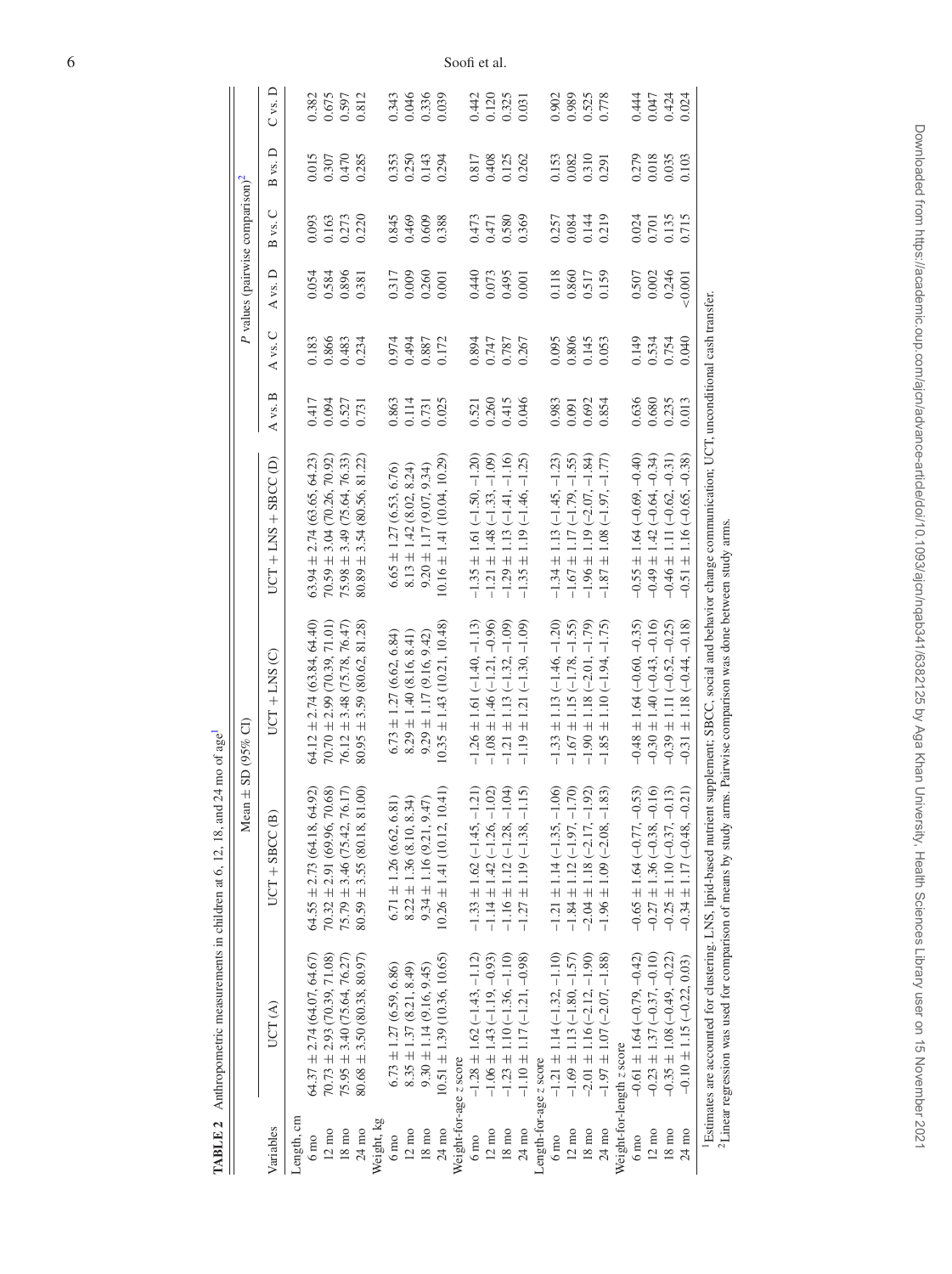|                                                                                                                                                                                                                                                                                                                                                                                                                                      |               |                   | Stunting             |         |                  | Wasting           |         |                   | Underweight       |         |
|--------------------------------------------------------------------------------------------------------------------------------------------------------------------------------------------------------------------------------------------------------------------------------------------------------------------------------------------------------------------------------------------------------------------------------------|---------------|-------------------|----------------------|---------|------------------|-------------------|---------|-------------------|-------------------|---------|
| Age and study arms                                                                                                                                                                                                                                                                                                                                                                                                                   | n             | Prevalence        | Rate ratio           | P value | Prevalence       | Rate ratio        | P value | Prevalence        | Rate ratio        | P value |
| $6 \text{ mo}$                                                                                                                                                                                                                                                                                                                                                                                                                       |               |                   |                      |         |                  |                   |         |                   |                   |         |
| UCT                                                                                                                                                                                                                                                                                                                                                                                                                                  | 430           | 24.4 (20.3, 28.5) |                      |         | 12.7(8.6, 16.8)  |                   |         | 23.7 (19.5, 28)   |                   |         |
| $UCT + SBCC$                                                                                                                                                                                                                                                                                                                                                                                                                         | 429           | 26.3 (22.0, 30.6) |                      |         | 12.0(8.8, 15.2)  |                   |         | 26.0 (21.8, 30.2) |                   |         |
| $UCT + LNS$                                                                                                                                                                                                                                                                                                                                                                                                                          | 430           | 26.8 (21.8, 31.7) |                      |         | 12.8(9.5, 16.0)  |                   |         | 25.8 (21.9, 29.8) |                   |         |
| $UCT + LNS + SBCC$                                                                                                                                                                                                                                                                                                                                                                                                                   | 430           | 26.2 (22.1, 30.4) |                      |         | 12.1(9.0, 15.2)  |                   |         | 25.0 (20.2, 29.8) |                   |         |
| $12 \text{ mo}$                                                                                                                                                                                                                                                                                                                                                                                                                      |               |                   |                      |         |                  |                   |         |                   |                   |         |
| <b>SCT</b>                                                                                                                                                                                                                                                                                                                                                                                                                           | 382           | 39.6 (35.2, 44.0) | Reference            |         | 10.0(7.0, 12.9)  | Reference         |         | 19.4(15.8, 22.9)  | Reference         |         |
| $UCT + SBCC$                                                                                                                                                                                                                                                                                                                                                                                                                         | 376           | 41.5 (37.4, 45.6) | 1.05(0.89, 1.23)     | 0.563   | (0.8(7.6, 13.9)) | 1.08(0.71, 1.63)  | 0.716   | 20.9(17.3, 24.4)  | 1.08(0.85, 1.37)  | 0.528   |
| $UCT + LNS$                                                                                                                                                                                                                                                                                                                                                                                                                          | 398           | 35.5 (30.8, 40.2) | (0.75, 1.07)<br>0.90 | 0.235   | 8.4(5.6, 11.3)   | 0.85(0.57, 1.25)  | 0.405   | 16.5 (12.6, 20.5) | 0.85(0.63, 1.16)  | 0.307   |
| $UCT + LNS + SBCC$                                                                                                                                                                                                                                                                                                                                                                                                                   | 412           | 35.6 (32.3, 38.8) | (0.78, 1.04)<br>0.90 | 0.151   | 8.9(6.2, 11.5)   | 0.89(0.59, 1.35)  | 0.589   | 20.4 (17.2, 23.6) | 1.06(0.84, 1.33)  | 0.642   |
| $18 \text{ mo}$                                                                                                                                                                                                                                                                                                                                                                                                                      |               |                   |                      |         |                  |                   |         |                   |                   |         |
| EQ                                                                                                                                                                                                                                                                                                                                                                                                                                   | 385           | 51.1 (47.1, 55.1) | Reference            |         | 8.9 (5.7, 12.0)  | Reference         |         | 23.4 (19.4, 27.4) | Reference         |         |
| $UCT + SBCC$                                                                                                                                                                                                                                                                                                                                                                                                                         | $rac{400}{2}$ | 51.5 (47.1, 55.9) | 1.01 (0.90, 1.13)    | 0.897   | 9.3(6.8, 11.9)   | 1.05 (0.67, 1.65) | 0.829   | 22.1 (19.0, 25.3) | 0.94(0.74, 1.2)   | 0.644   |
| $UCT + LNS$                                                                                                                                                                                                                                                                                                                                                                                                                          | 405           | 42.6 (38.1, 47.1  | (0.72, 0.96)<br>0.83 | 0.013   | 7.5(4.8, 10.3)   | 0.85(0.48, 1.49)  | 0.563   | 20.4 (16.4, 24.4) | 0.87(0.67, 1.14)  | 0.315   |
| $UCT + LNS + SBCC$                                                                                                                                                                                                                                                                                                                                                                                                                   | 408           | 47.0(42.8, 51.2)  | (0.83, 1.02)<br>0.92 | 0.120   | 7.1 (4.4, 9.9)   | 0.8(0.45, 1.41)   | 0.440   | 21.6 (18.0, 25.2) | 0.92(0.75, 1.13)  | 0.435   |
| $24 \text{ mo}$                                                                                                                                                                                                                                                                                                                                                                                                                      |               |                   |                      |         |                  |                   |         |                   |                   |         |
| EQ                                                                                                                                                                                                                                                                                                                                                                                                                                   | 395           | 48.5 (44.8, 52.2) | Reference            |         | 7.9 (5.5, 10.3)  | Reference         |         | 20.9 (17.4, 24.4) | Reference         |         |
| $UCT + SBCC$                                                                                                                                                                                                                                                                                                                                                                                                                         | 406           | 49.8 (45.2, 54.3) | 1.03 (0.91, 1.16)    | 0.675   | 8.3 (5.6, 11.0)  | 1.04(0.67, 1.63)  | 0.857   | 22.5 (18.6, 26.4) | 1.08 (0.85, 1.36) | 0.539   |
| $UCT + LNS$                                                                                                                                                                                                                                                                                                                                                                                                                          | 417           | 41.1 (36.4, 45.9) | (0.74, 0.97)<br>0.85 | 0.015   | 5.5(2.9, 8.1)    | 0.70(0.39, 1.24)  | 0.217   | 19.4(15.4, 23.3)  | 0.93(0.71, 1.22)  | 0.578   |
| $UCT + LNS + SBCC$                                                                                                                                                                                                                                                                                                                                                                                                                   | 404           | 41.6 (37.8, 45.4) | (0.77, 0.96)<br>0.86 | 0.007   | 6.3(4.1, 8.5)    | 0.79(0.51, 1.23)  | 0.298   | 21.4 (18.1, 24.6) | 1.02(0.83, 1.25)  | 0.832   |
| <sup>1</sup> Values are presented as prevalence or rate ratio (95% CI), with P values obtained from a generalized linear model using a log link and binomial distribution. When the log binomial model did not converge,<br>a Poisson distribution with link(log) was used. Rate ratio and prevalence were adjusted by sex, Benazir Income Support Programme poverty score, and baseline muritional stands, and standard errors were |               |                   |                      |         |                  |                   |         |                   |                   |         |

<span id="page-8-1"></span><span id="page-8-0"></span>TABLE 3 Adjusted prevalence and rate ratio of stunting, wasting, and underweight in children at 6, 12, 18, and 24 mo of age<sup>1</sup> **TABLE 3** Adjusted prevalence and rate ratio of stunting, wasting, and underweight in children at 6, 12, 18, and 24 mo of ag[e1](#page-8-0)

accounted for clusters. LNS, lipid-based nutrient supplement; SBCC, social and behavior change communication; UCT, unconditional cash transfer. accounted for clusters. LNS, lipid-based nutrient supplement; SBCC, social and behavior change communication; UCT, unconditional cash transfer.

#### Cash-based transfer study in Pakistan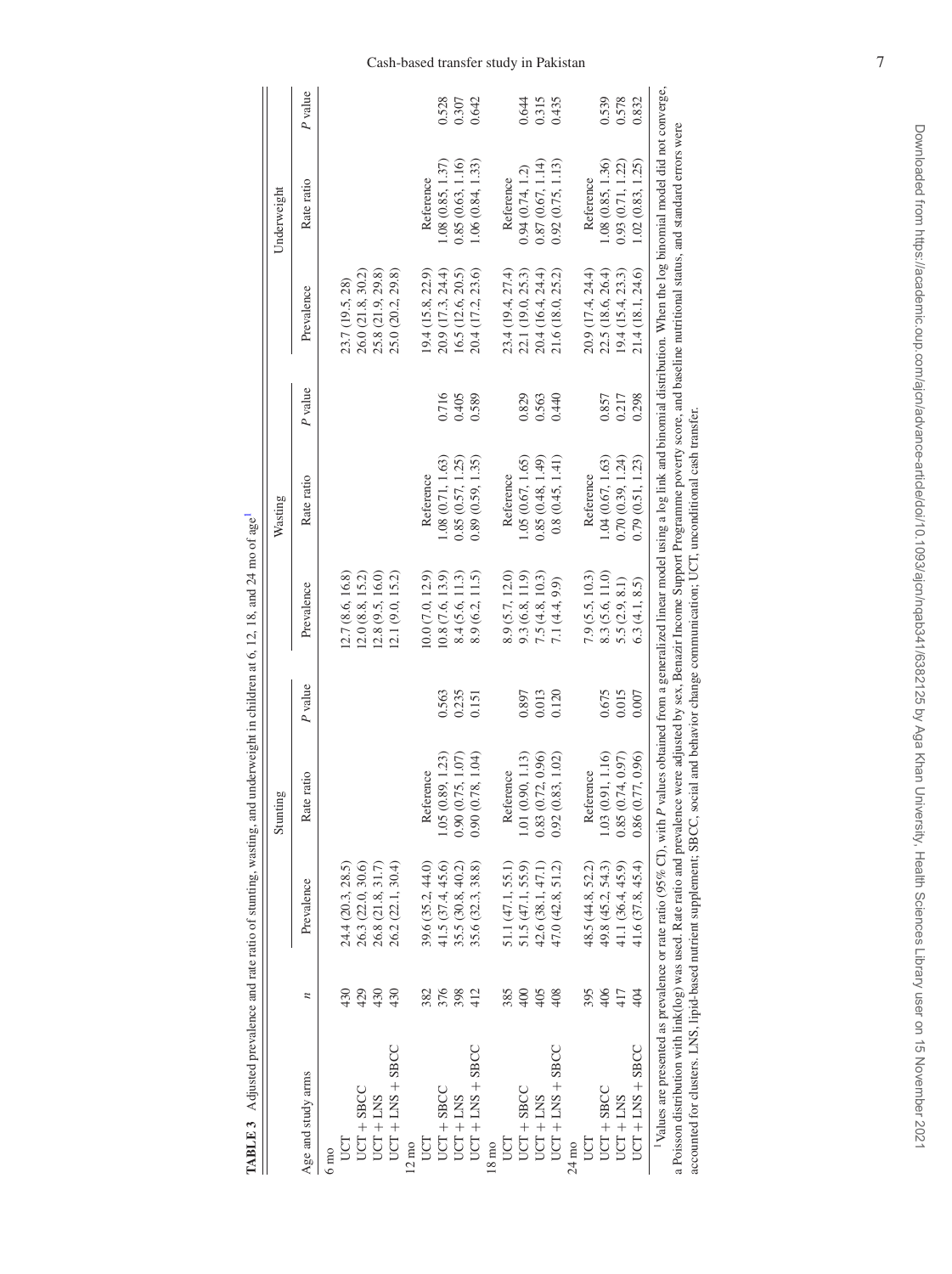<span id="page-9-1"></span>**TABLE 4** Pooled and adjusted prevalence of stunting, wasting, and underweight in children 6–24 mo of age<sup>1</sup>

| Variable                            | Stunting          | Wasting        | Underweight       |
|-------------------------------------|-------------------|----------------|-------------------|
| <b>UCT</b>                          | 41.7(37.9, 45.4)  | 9.5(7.6, 11.3) | 21.9(18.7, 25.2)  |
| $UCT + SBCC$                        | 44.8 (40.3, 49.3) | 9.7(7.8, 11.6) | 22.1 (18.5, 25.8) |
| $UCT + LNS$                         | 38.5 (34.3, 42.7) | 8.4(6.5, 10.3) | 20.8 (17.3, 24.3) |
| $UCT + LNS + SBCC$                  | 39.3 (35.1, 43.4) | 8.6(6.5, 10.7) | 21.6(17.8, 25.4)  |
| P values (pairwise comparison)      |                   |                |                   |
| $UCT$ vs. $UCT + SBCC$              | 0.147             | 0.858          | 0.727             |
| $UCT$ vs. $UCT + LNS$               | 0.029             | 0.231          | 0.529             |
| UCT vs. $UCT + LNS + SBCC$          | < 0.001           | 0.608          | 0.597             |
| $UCT + SBCC$ vs. $UCT + LNS$        | 0.415             | 0.151          | 0.823             |
| $UCT + SBCC$ vs. $UCT + LNS + SBCC$ | 0.107             | 0.452          | 0.883             |
| $UCT + LNS$ vs. $UCT + LNS + SBCC$  | 0.562             | 0.424          | 0.910             |

<span id="page-9-0"></span>1Values are presented as prevalence (95% CI) and *P* values. Prevalence is accounted for cluster, sex, and age. *P* values were obtained from a generalized linear model using a log link and binomial distribution. LNS, lipid-based nutrient supplement; SBCC, social and behavior change communication; UCT, unconditional cash transfer.

arm (RR, 1.03; 95% CI: 0.91, 1.16; *P* = 0.675). Stunting prevalence at 24 mo of age was found to be 48.5% (95% CI: 44.8, 52.2) in the UCT-only arm, 49.8% (95% CI: 45.2, 54.3) in the UCT + SBCC arm, 41.1% (95% CI: 36.4, 45.9) in the UCT + LNS arm, and 41.6% (95% CI: 37.8, 45.4) in the  $UCT + LNS + SBCC$  arm. When compared with the prevalence of stunting in the UCT arm at 24 mo of age, a 15% difference in the prevalence of stunting was found in the  $UCT + LNS$  arm and 14% in the  $UCT + LNS + SBCC$  arm (**[Table 3](#page-8-1)**).

#### **Secondary outcomes**

At the age of 24 mo, no significant difference in the risk of being wasted was noted between the study arms. Wasting prevalence at 24 mo of age was 7.9% (95% CI: 5.5, 10.3) in the UCT-only arm,  $8.3\%$  (95% CI: 5.6, 11.0) in the UCT + SBCC arm,  $5.5\%$  (95% CI: 2.9, 8.1) in the UCT + LNS arm, and 6.3% (95% CI: 4.1, 8.5) in the UCT + LNS + SBCC arm. When compared with the prevalence of wasting in the UCT arm at 24 mo of age, a 30% difference in the prevalence of wasting was found in the UCT  $+$  LNS arm, whereas a  $20\%$  difference was found in the UCT + LNS + SBCC arm [\(Table 3\)](#page-8-1).

At 24 mo of age, no significant difference in the risk of being underweight was found in the study arms compared with the UCT-only arm. The prevalence of underweight at 24 mo of age was 20.9% (95% CI: 17.4, 24.4) in the UCT-only arm, 22.5% (95% CI: 18.6, 26.4) in the UCT + SBCC arm, 19.4% (95% CI: 15.4, 23.3) in the UCT + LNS arm, and 21.4% (95% CI: 18.1, 24.6) in the UCT + LNS + SBCC arm [\(Table 3\)](#page-8-1).

#### **Pooled study results**

The pooled prevalence rate of stunting during 6–24 mo of age was 41.7%, 44.8%, 38.5%, and 39.3% for the UCT-only,  $UCT + SBCC$ ,  $UCT + LNS$ , and  $UCT + LNS + SBCC$ arms, respectively. When compared with the UCT-only arm, the  $UCT + LNS$  and  $UCT + LNS + SBCC$  arms were found to have significantly reduced prevalence of stunting  $(P = 0.029)$  and *P* < 0.001). No significant differences were noted in any other study arms (**[Table 4](#page-9-1)**).

The pooled prevalence rate of wasting during 6–24 mo of age was found to be 9.5%, 9.7%, 8.4%, and 8.6% for the UCT-only,  $UCT + SBCC$ ,  $UCT + LNS$ , and  $UCT + LNS + SBCC$  arms, respectively. Compared with the UCT only arm, there was no significant difference noted in the pooled prevalence of wasting among all other study arms.

The pooled prevalence rate of underweight during 6–24 mo of age was 21.9%, 22.1%, 20.8%, and 21.6% for the UCTonly,  $UCT + SBCC$ ,  $UCT + LNS$ , and  $UCT + LNS +$ SBCC arms, respectively. Compared with the UCT-only arm, there was no significant difference found in the pooled prevalence of underweight among all other study arms [\(Table 4\)](#page-9-1).

<span id="page-9-3"></span>

|  | <b>TABLE 5</b> Compliance of LNS among children $6-24$ mo of age <sup>1</sup> |  |
|--|-------------------------------------------------------------------------------|--|
|--|-------------------------------------------------------------------------------|--|

| Variable                                                      | $UCT + LNS (n = 428),$<br>Mean $\pm$ SD | $UCT + LNS + SBCC$<br>$(n = 431)$ , Mean $\pm$ SD | P value |
|---------------------------------------------------------------|-----------------------------------------|---------------------------------------------------|---------|
| Days observed                                                 | $533.5 \pm 41.7$                        | $529.7 \pm 41.9$                                  | 0.282   |
| Days LNS received                                             | $500.5 \pm 60.9$                        | $509.9 \pm 61.1$                                  | 0.024   |
| Days LNS consumed                                             | $418.2 \pm 83.1$                        | $481.4 \pm 83.4$                                  | < 0.001 |
| Percent compliance to LNS (days consumed/days observed * 100) | $82.7 \pm 11.2$                         | $94.1 \pm 11.3$                                   | < 0.001 |
| Number of sachets received                                    | $474.9 \pm 87.2$                        | $496.9 \pm 87.5$                                  | < 0.001 |
| Number of sachets consumed                                    | $382.6 \pm 84.6$                        | $419.2 \pm 84.9$                                  | < 0.001 |
| Number of LNS sachets shared with other family members        | $50.3 \pm 34.5$                         | $15.3 \pm 34.6$                                   | < 0.001 |

<span id="page-9-2"></span><sup>1</sup>Estimates are accounted for clustering and based on maternal recall. LNS, lipid-based nutrient supplement; SBCC, social and behavior change communication; UCT, unconditional cash transfer.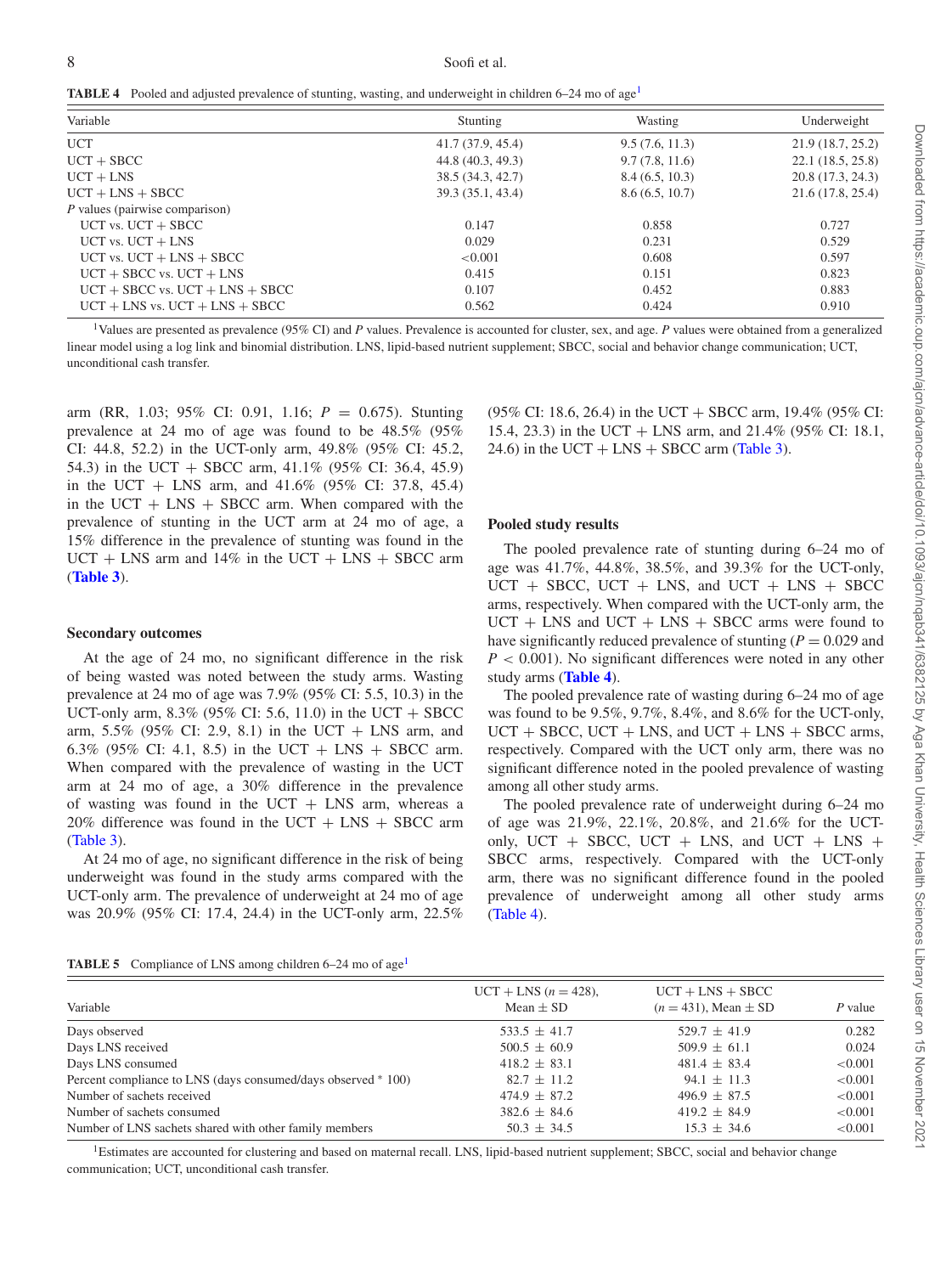<span id="page-10-1"></span>

|  | <b>TABLE 6</b> Percentage of SBCC messages provided to mothers of children aged 6–24 mo <sup>1</sup> |  |
|--|------------------------------------------------------------------------------------------------------|--|
|  |                                                                                                      |  |

|                                                                                  | <b>UCT</b>     | $UCT + SBCC$ | $UCT + LNS$ | $UCT + LNS + SBCC$ |
|----------------------------------------------------------------------------------|----------------|--------------|-------------|--------------------|
| Variable                                                                         | $(n = 434)$    | $(n = 433)$  | $(n = 430)$ | $(n = 432)$        |
| Received any health education session/messages on monthly during 6–24 mo of age? |                |              |             |                    |
| Yes                                                                              | 6.2            | 86.5         | 70.8        | 93.5               |
| N <sub>0</sub>                                                                   | 93.9           | 13.5         | 29.2        | 6.5                |
| Received health session/messages on                                              |                |              |             |                    |
| Introduction of complementary feeding                                            | 11.3           | 37.8         | 6           | 52                 |
| Dietary diversity for the child                                                  | 63.2           | 94.7         | 32.6        | 39.1               |
| Continuation of BF for 2 y                                                       | 29.5           | 74.1         | 20.2        | 54.2               |
| Benefits of LNS                                                                  | $\theta$       | 0.2          | 93.5        | 86                 |
| Not sharing of LNS with others                                                   | $\overline{0}$ | (0.1)        | 72.7        | 75.3               |
| Maternal nutrition/balance diet                                                  | 19.1           | 80.4         | 26          | 57                 |
| WASH                                                                             | 29.5           | 91.9         | 68.2        | 56.9               |
| Other messages                                                                   | 17.2           | 0.6          | 0.5         | 0.1                |

<span id="page-10-0"></span><sup>1</sup>Estimates are accounted for clustering and based on maternal recall. BF, breastfeeding;; LNS, lipid-based nutrient supplement; SBCC, social and behavior change communication; UCT, unconditional cash transfer; WASH, WASH, water, sanitation, and hygiene.

#### **Adherence to intervention**

In the  $\text{UCT} + \text{LNS}$  arm, the reported adherence to LNS among children during the entire duration of the study was 82.7  $\pm$ 11.2%. Similarly, the reported adherence to LNS among children in UCT + LNS + SBCC arm was  $94 \pm 11.3\%$ . Compared with the UCT  $+$  LNS arm, a significant difference (82.7% compared with 94.1%;  $P = 0.001$ ) was noted in the reported compliance to LNS among children in the UCT  $+$  LNS  $+$  SBCC arm (**[Table 5](#page-9-3)**).

Based on the mothers' recall, 6.2%, 86.5%, 70.8%, and 93.5% of mothers in the UCT arm,  $UCT + SBCC$  arm,  $UCT + LNS$ arm, and  $UCT + LNS + SBCC$  arm reported receiving messages on health and nutrition education during the study on a monthly basis, respectively. Around  $38\%$  of mothers in the UCT + SBCC arm and  $52\%$  in the UCT + SBCC + LNS arm reported that they received messages on complementary feeding for their children. Maternal recall on the importance of dietary diversity for their child was low in the UCT + LNS arm  $(32.6\%),$ whereas in the UCT + SBCC arm  $(94.7\%)$ , most mothers were able to recall these messages. Similarly, most mothers with children enrolled in study arms with SBCC recalled receiving messages on maternal nutrition, WASH, and benefits of LNS (**[Table 6](#page-10-1)**).

On average, 4600 PKR were transferred to each BISP beneficiary household with an enrolled child on a quarterly basis

during the study period. In the UCT  $+$  SBCC  $+$  LNS arm, the cash was used on food items (2606  $\pm$  1569 PKR), followed by transport (1020  $\pm$  1041 PKR), health and medicine (316  $\pm$  1185 PKR), clothing (20  $\pm$  326 PKR), and school fees (11  $\pm$  79 PKR). Similar spending trends were noted in other study arms (**[Table 7](#page-10-2)**).

#### **Discussion**

This study was designed to estimate the effect of UCT in combination with LNS, SBCC, and  $L$ NS + SBCC on the reduction of risk in stunting among children at 24 mo of age. The SBCC sessions and cash transfers were implemented through the existing health and social protection systems of the Government of Pakistan. At 24 mo of age, a 15% reduction in the prevalence of stunting was found in the UCT  $+$  LNS (41.1%; 95% CI: 36.4%, 45.9%) and 14% in the UCT + LNS + SBCC (41.6%; 95%) CI: 37.8%, 45.4%) arms compared with the UCT arm  $(48.5\%;$ 95% CI: 44.8%, 52.2%). A similar reduction in the prevalence of stunting has been found in previous studies [\(39–41\)](#page-12-9). No significant difference was noted in the prevalence of wasting and underweight among children in all study arms compared with the UCT arm at 12, 18, and 24 mo of age. The prevalence of stunting increased with age between 6 and 24 mo of age across all study

<span id="page-10-2"></span>

| <b>TABLE 7</b> Household utilization of unconditional cash transfers <sup>1</sup> |  |  |  |  |  |  |
|-----------------------------------------------------------------------------------|--|--|--|--|--|--|
|-----------------------------------------------------------------------------------|--|--|--|--|--|--|

| TYDLE I<br>- Frouschold utilization of unconditional cash transicis |                 |                 |                 |                    |  |  |  |  |
|---------------------------------------------------------------------|-----------------|-----------------|-----------------|--------------------|--|--|--|--|
| Variable                                                            | <b>UCT</b>      | $UCT + SBCC$    | $UCT + LNS$     | $UCT + LNS + SBCC$ |  |  |  |  |
|                                                                     | $(n = 430)$     | $(n = 431)$     | $(n = 426)$     | $(n = 430)$        |  |  |  |  |
| UCT received quarterly (PKR)                                        | $4703 \pm 267$  | $4694 + 267$    | $4540 \pm 266$  | $4560 + 267$       |  |  |  |  |
| Spending on food                                                    | $2434 \pm 1569$ | $2067 \pm 1571$ | $2696 \pm 1562$ | $2606 \pm 1569$    |  |  |  |  |
| Spending on transport                                               | $891 \pm 1041$  | $656 \pm 1042$  | $1190 \pm 1036$ | $1020 \pm 1041$    |  |  |  |  |
| Spending on health/medicine                                         | $796 \pm 1185$  | $577 \pm 1187$  | $314 \pm 1180$  | $316 \pm 1185$     |  |  |  |  |
| Spending on clothing                                                | $62 + 326$      | $41 + 327$      | $48 \pm 325$    | $20 \pm 326$       |  |  |  |  |
| Spending on education/school fee                                    | $15 + 79$       | $57 + 79$       | $16 + 79$       | $11 + 79$          |  |  |  |  |
| Spending on other items                                             | $506 \pm 948$   | $1296 \pm 949$  | $275 \pm 944$   | $587 \pm 948$      |  |  |  |  |

<span id="page-10-3"></span> $1$ Values are presented as mean  $\pm$  SD. Estimates are accounted for clustering and based on maternal recall. LNS, lipid-based nutrient supplement; SBCC, social and behavior change communication; UCT, unconditional cash transfer.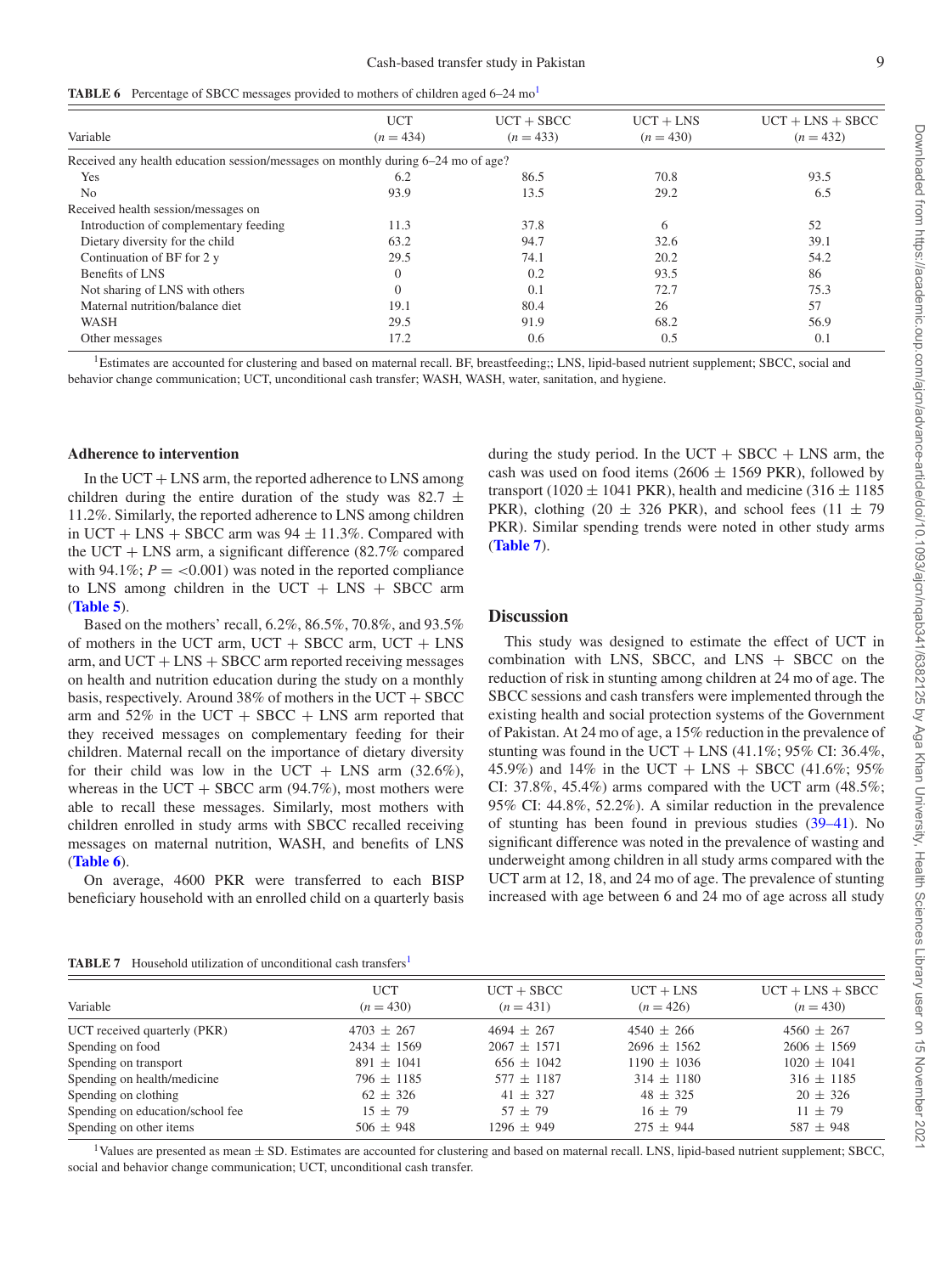arms; however, the increase was at a smaller increment in the  $UCT + LNS$  and  $UCT + LNS + SBCC$  arms.

When compared with the UCT arm,  $UCT + SBCC$  was not an effective approach to reduce the prevalence of stunting among children at 24 mo of age living in households from the lowest wealth quintile. These findings are similar to other studies from low- and middle-income countries [\(42–44\)](#page-12-10). Several explanations are possible for the lack of impact of SBCC on stunting, including the short 18 mo of exposure time for knowledge acquisition on IYCF and changing of optimal behaviors and practices [\(45\)](#page-12-11).

A significantly higher rate of compliance and a low rate of sharing LNS in the UCT  $+$  LNS  $+$  SBCC arm were observed compared with the  $UCT + LNS$  arm. The higher compliance rate and limited sharing of LNS in the UCT  $+$  LNS  $+$  SBCC arm can be attributed to SBCC sessions, especially messages on the importance of LNS, delivered by the LHWs.

One of the major strengths of this study was the use of an existing health system and a national social protection program to implement the intervention packages. This existing integrated infrastructure allowed for capacity building of the local LHWs, lady health supervisors (LHSs), mothers, and caregivers. It also created a strong sense of ownership by the Government of Pakistan. Additional strengthens are a high rate of compliance to LNS and low loss to follow-up. This study also adds to the existing evidence on the feasibility and effectiveness of community-based programs to integrate health, nutrition, and social protection to improve child nutritional outcomes.

There was some inevitable limitation in the study design. First, this study could not be blinded due to visible intervention packages. However, data collection was standardized, questionnaires were structured, and data collection teams were rotated between the study arms in order to limit any bias. Second, most UCT beneficiaries were not the mothers of the enrolled children but rather the grandmother or another household member. This limited the ability of mothers to be decision makers and spend the UCT on their child's basic and dietary needs.

In conclusion, the use of UCT combined with LNS and SBCC was shown to be effective in reducing the prevalence of stunting in children at 24 mo of age in low- and middle-income settings. Scaling up of the UCT, in combination with LNS and SBCC sessions, is recommended to improve the nutritional status of children living in marginalized populations. Further larger-scale trials are needed to confirm these findings and to determine the sustainability and long-term impact of these intervention packages on child undernutrition.

We thank all the mothers, children, and their families who participated in this trial; the leaders and district- level staff of the BISP; all the LHWs, LHSs, and leaders of IRMNCH&NP who supported and facilitated field operations; and the World Food Programme for facilitating project implementation and transportation of food supplements during the entire duration of the study. We acknowledge that the results of this trial were previously published in an online report [\(34\)](#page-12-4).

The authors' responsibilities were as follows—SBS: conceived and designed the study; SBS, AR, SA, and GNK: involved in analysis and interpretation of data; SBS, SA, GNK, and SK: wrote the manuscript; AR and MS: involved in statistical analysis; MH, GNK, SBS, CG, YI, and NA: provided administrative, technical, and material support and supervision; AH, SdP and ZAB: provided critical feedback; and all authors: participated in critical revision of the manuscript for important intellectual content and read and approved the final manuscript. SBS received a grant from World Food

Programme, Pakistan (PAK/2016/038) for this study. All other authors report no conflicts of interest.

#### **Data Availability**

Data described in the manuscript, code book, and analytic code will be made available upon request from the corresponding author.

#### **References**

- <span id="page-11-0"></span>1. United Nations Children's Fund (UNICEF), World Health Organization, International Bank for Reconstruction and Development/The World Bank. Levels and trends in child malnutrition: key findings of the 2021 edition of the Joint Child Malnutrition Estimates. Geneva (Switzerland): World Health Organization; 2021.
- <span id="page-11-1"></span>2. Ozaltin E, Hill K, Subramanian SV. Association of maternal stature with offspring mortality, underweight, and stunting in low- to middleincome countries. JAMA 2010;303(15):1507–16.
- 3. Martorell R, Horta BL, Adair LS, Stein AD, Richter L, Fall CH, Bhargava SK, Biswas SK, Perez L, Barros FC, et al. Weight gain in the first two years of life is an important predictor of schooling outcomes in pooled analyses from five birth cohorts from low- and middle-income countries. J Nutr 2010;140(2):348–54.
- 4. Martorell R, Khan LK, Schroeder DG. Reversibility of stunting: epidemiological findings in children from developing countries. Eur J Clin Nutr 1994;48(1):S45–57.
- 5. Thomas D, Strauss J. Health and wages: evidence on men and women in urban Brazil. J Econometrics 1997;77:159–85.
- 6. Kar BR, Rao SL, Chandramouli BA. Cognitive development in children with chronic protein energy malnutrition. Behav Brain Funct 2008;4:31.
- 7. Victora CG, Adair L, Fall C, Hallal PC, Martorell R, Richter L, Sachdev HS; Maternal and Child Undernutrition Study Group. Maternal and child undernutrition: consequences for adult health and human capital. Lancet North Am Ed 2008;371(9609):340–57.
- Martorell R, Zongrone A. Intergenerational influences on child growth and undernutrition. Paediatr Perinat Epidemiol 2012;26(1):302–14.
- <span id="page-11-2"></span>9. Government of Pakistan, Nutrition Wing, Ministry of National Health Services, Regulations and Coordination; and UNICEF. National Nutrition Survey 2018. Islamabad, Pakistan: Government of Pakistan and UNICEF; 2020.
- <span id="page-11-3"></span>10. Barber SL, Gertler PJ. The impact of Mexico's conditional cash transfer programme, Oportunidades, on birthweight. Trop Med Int Health 2008;13(11):1405–14.
- 11. Maluccio J, Flores R. Impact evaluation of a conditional cash transfer program: the Nicaraguan Red de Proteccion Social. Washington (DC): International Food Policy Research Institute; 2005.
- 12. Lagarde M, Haines A, Palmer N. The impact of conditional cash transfers on health outcomes and use of health services in low and middle income countries. Cochrane Database Syst Rev 2009;4(4):CD008137.
- 13. Shei A, Costa F, Reis MG, Ko AI. The impact of Brazil's Bolsa Família conditional cash transfer program on children's health care utilization and health outcomes. BMC Int Health Hum Rights 2014;14(1):1.
- 14. Rasella D, Aquino R, Santos CA, Paes-Sousa R, Barreto ML. Effect of a conditional cash transfer programme on childhood mortality: a nationwide analysis of Brazilian municipalities. Lancet North Am Ed 2013;382(9886):57–64.
- 15. Bhutta ZA, Das JK, Rizvi A, Gaffey MF, Walker N, Horton S, Webb P, Lartey A, Black RE, Lancet Nutrition Interventions Review Group, et al. Evidence-based interventions for improvement of maternal and child nutrition: what can be done and at what cost? Lancet North Am Ed 2013;382(9890):452–77.
- 16. Bastagli F, Hagen-Zanker J, Harman L, Barca V, Sturge G, Barca V, Sturge G, Schmidt T, Pellerano L. Cash transfers: what does the evidence say? A rigorous review of programme impact and the role of design and implementation features. London (UK): Overseas Development Institute; 2016.
- <span id="page-11-4"></span>17. Huda TM, Alam A, Tahsina T, Hasan MM, Iqbal A, Khan J, Ara G, Ali NB, Al Amin SU, Kirkwood EK, et al. Shonjibon cash and counselling: a community-based cluster randomised controlled trial to measure the effectiveness of unconditional cash transfers and mobile